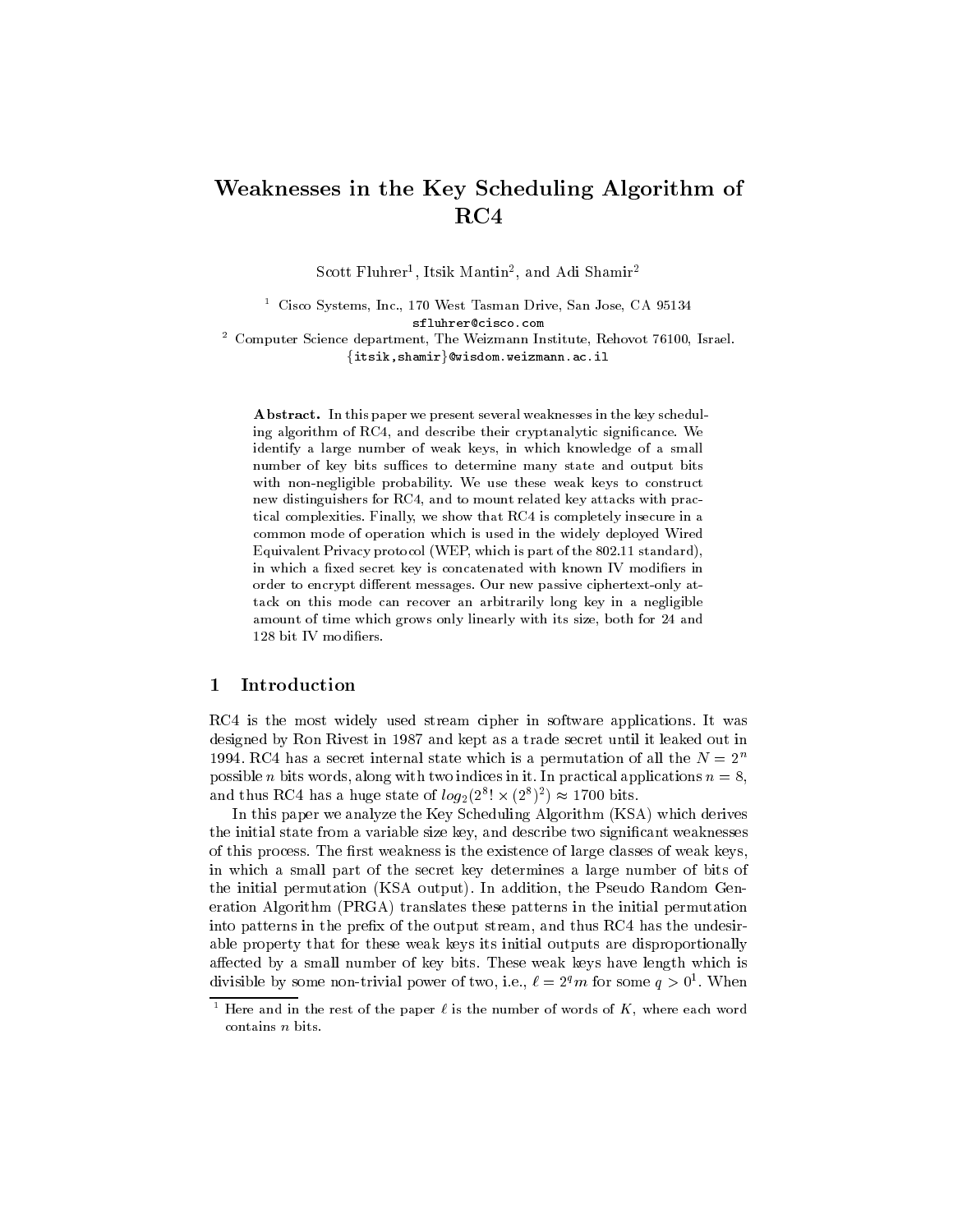RC4<sub>n</sub> uses such a weak key of  $\ell$  words, fixing  $n + q(\ell - 1) + 1$  bits of K (as a particular pattern) determines -(qN) bits of the initial permutation with probability of one half and determines various prefixes of the output stream with various probabilities (depending on their length).

The second weakness is a related key vulnerability, which applies when part of the key presented to the KSA is exposed to the attacker. It consists of the observation that when the same secret part of the key is used with numerous different exposed values, an attacker can rederive the secret part by analyzing the initial word of the keystreams with relatively little work. This concatenation of a long term secret part with an attacker visible part is a commonly used mode of RC4, and in particular it is used in the WEP (Wired Equivalent Pri vacy) protocol, which protects many wireless networks. Our new attack on this mode is practical for any key size and for any modifier size, including the 24 bit recommended in the original WEP and the 128 bit recommended in the revised version WEP2.

The paper is organized in the following way: In Section 2 we describe RC4 and previous results about its security. In Section 3 we consider a slightly modied variant of the Key Scheduling Algorithm, called KSA , and prove that a particular pattern of a small number of key bits suffices to completely determine a large number of state bits. Afterwards, we show that this weakness of KSA , and the contract of the contract of the contract of the contract of the contract of the contract of the contract of the contract of the contract of the contract of the contract of the contract of the contract of the con which we denote as the *invariance weakness*, exists (in a weaker form) also in the original KSA. In Section 4 we show that with high probability, the patterns of initial states associated with these weak keys also propagate into the first few outputs, and thus a small number of weak key bits determine a large number of bits in the output stream. In Section 5 we describe several cryptanalytic applications of the invariance weakness, including a new type of distinguisher. In Sections 6 and 7 we describe the second weakness, which we denote as the IV weakness, and show that a common method of using RC4 is vulnerable to a practical attack due to this weakness. In Section 8, we show how both these weaknesses can separately be used in a related key attack. In the appendices, we examine how the IV weakness can be used to attack a real system (appendix A), how the invariance weakness can be used to construct a ciphertext-only distinguisher and to prove that RC4 has low sampling resistance (appendices B and C), and how to derive the secret key from an early permutation state (appendix D).

## 2 RC4 and Its Security

#### 2.1 Description of RC4

RC4 consists of two parts (described in Figure 1): A key scheduling algorithm KSA which turns a random key (whose typical size is 40-256 bits) into an initial permutation S of  $\{0,\ldots,N-1\}$ , and an output generation part PRGA which uses this permutation to generate a pseudo-random output sequence.

The PRGA initializes two indices  $i$  and  $j$  to 0, and then loops over four simple operations which increment  $i$  as a counter, increment  $j$  pseudo randomly,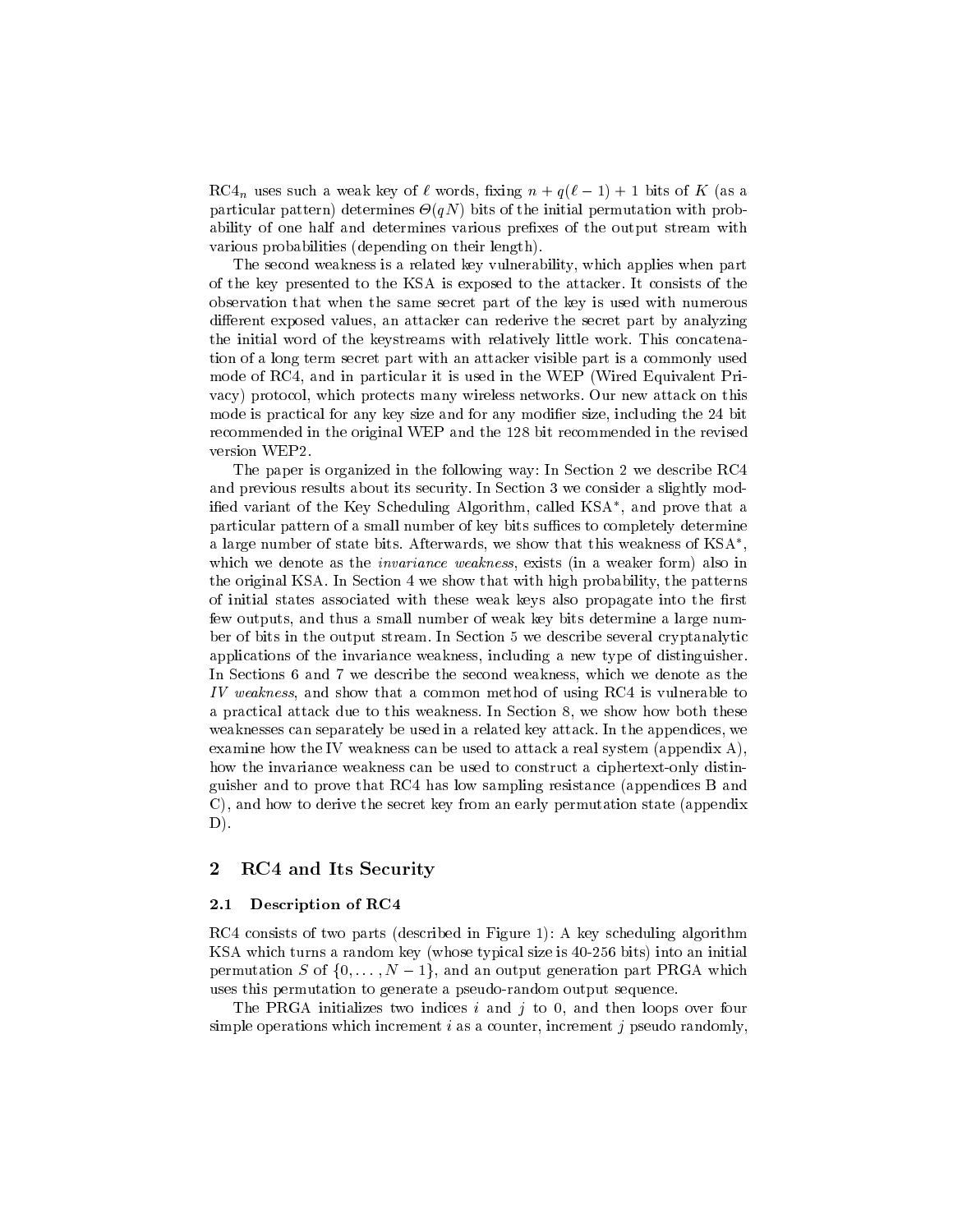exchange the two values of  $S$  pointed to by  $i$  and  $j$ , and output the value of  $S$ pointed to by  $S[i] + S[j]$ . Note that every entry of S is swapped at least once (possibly with itself) within any  $N$  consecutive rounds, and thus the permutation S evolves fairly rapidly during the output generation process.

The KSA consists of N loops that are similar to the PRGA round operation. It initializes S to be the identity permutation and  $i$  and  $j$  to 0, and applies the PRGA round operation N times, stepping i across  $S$ , and updating j by adding  $S[i]$  and the next word of the key (in cyclic order). We will call each round of KSA a step.

| KSA(K)                          | PRGA(K)                     |
|---------------------------------|-----------------------------|
| Initialization:                 | Initialization:             |
| For $i = 0N - 1$                | $i=0$                       |
| $S[i] = i$                      | $i=0$                       |
| $i=0$                           | Generation loop:            |
| Scrambling:                     | $i=i+1$                     |
| For $i = 0N - 1$                | $j = j + S[i]$              |
| $j = j + S[i] + K[i \mod \ell]$ | $\text{Swap}(S[i], S[j])$   |
| Swap(S[i], S[j])                | Output $z = S[S[i] + S[j]]$ |
|                                 |                             |

Fig. 1. The Key Scheduling Algorithm and the Pseudo-Random Generation Algorithm

### 2.2 Previous Attacks on RC4

Due to the huge effective key of RC4, attacking the PRGA seems to be infeasible (the best known attack on this part requires time that exceeds  $2^{700}$ ). The only practical results related to the PRGA deal with the construction of distinguishers. Fluhrer and McGrew described in [FM00] how to distinguish RC4 outputs from random strings with  $2^{30}$  data. A better distinguisher which requires 28 data was described by Mantin and Shamir in [MS01]. However, this distinguisher could only be used to mount a partial attack on RC4 in broadcast applications.

The fact that the initialization of RC4 is very simple stimulated considerable research on this mechanism of RC4. In particular, Roos discovered in [Roo95] a class of weak keys that reduces their effective size by five bits, and Grosul and Wallach showed in  $[GW00]$  that for large keys whose size is close to  $N$  words, RC4 is vulnerable to a related key attack.

More analysis of the security of KC4 can be found in  $|KMF+98|,$  [GOI97] and  $\,$ [MT98].

<sup>2</sup> Here and in the rest of the paper all the additions are carried out modulo N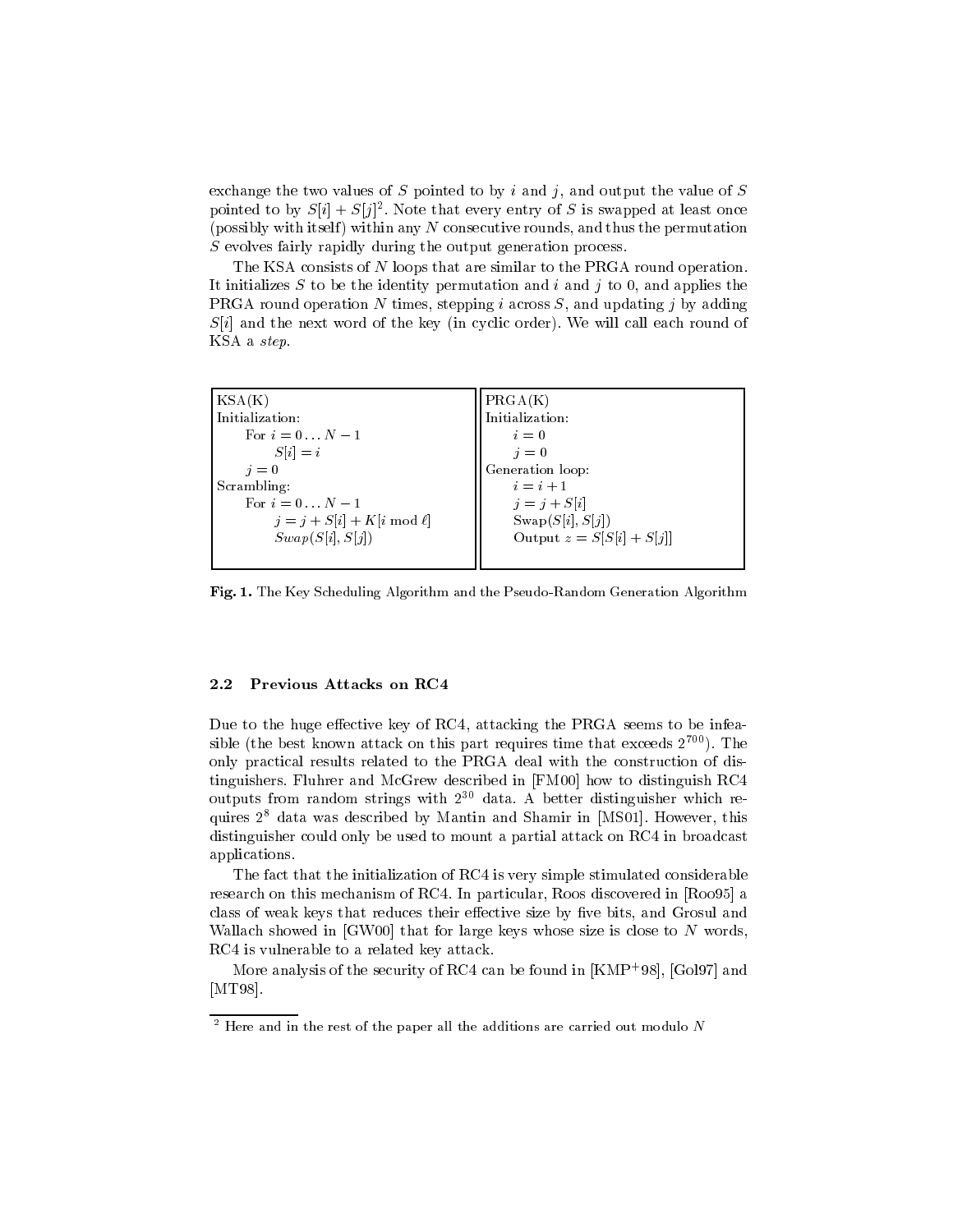## 3 The Invariance Weakness

Due to space limitations we prove here the invariance weakness only for a simplified variant of the KSA, which we denote as  $KSA^*$  and describe in Figure 2. The only difference between them is that  $KSA^*$  updates i at the beginning of the loop, whereas KSA updates *i* at the *end* of the loop. After formulating and proving the existence of this weakness in KSA , we describe the modications required to apply this analysis to the real KSA.



Fig. 2. KSA vs. KSA\*

## 3.1 Definitions

**Definition 1** Let S be a permutation of  $\{0,\ldots,N-1\}$ , t be an index in S and b be some integer. Then if  $S[t] \equiv t$ , the permutation S is said to b-conserve the index  $t$ . Otherwise, the permutation  $S$  is said to b-unconserve the index  $t$ .

Denote the permutation S and the indices i and j after round t of KSA\* as  $S_t$ ,  $i_t$ and  $j_t$  respectively. Denote the number of indices that a permutation b-conserves as  $I_b(S)$ . For the sake of simplicity, we often write  $I_t$  instead of  $I_b(S_t)$ .

**Definition 2** A permutation S of  $\{0, \ldots, N-1\}$  is b-conserving if  $I_b(S) = N$ , and is almost b-conserving if  $I_b(S) \geq N - 2$ .

**Definition 3** Let b,  $\ell$  be integers, and let K be an  $\ell$  words key. Then K is called a b-exact key if for any index t  $K[t \mod \ell] \equiv (1 - t) \pmod{b}$ . In case  $K[0] = 1$ and  $msb(K[1]) = 1$ , K is called a special b-exact key.

Notice that for this condition to hold, it is necessary (but not sufficient) that  $b \mid \ell$ .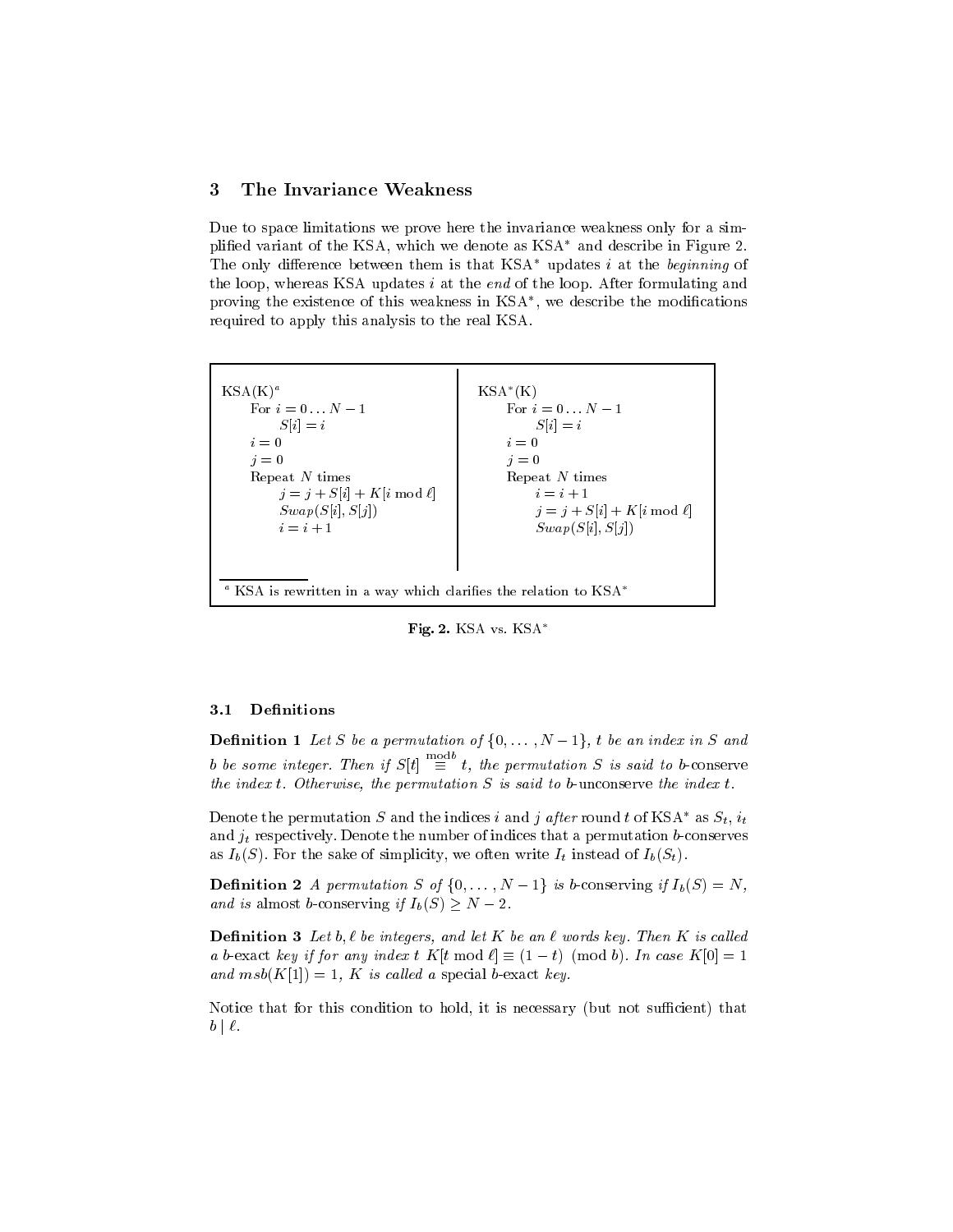#### 3.2 The Weakness

**Theorem 1** Let  $q \leq n$  and  $\ell$  be integers and b  $\stackrel{\sim}{=}$  2<sup>q</sup>. Suppose that b |  $\ell$  and let  $K$  be a b-exact key of  $\iota$  words. Then the permutation  $S = KSA$   $(K)$  is b-conserving.

Before getting to the proof itself, we will prove an auxiliary lemma

**Lemma 1** If  $i_{t+1} \equiv j_{t+1} \pmod{b}$ , then  $I_{t+1} = I_t$ .

**Proof:** The only operation that might affect  $S$  (and maybe  $I$ ) is the swapping operation. However, when  $i_{t+1}$  and  $j_{t+1}$  are equivalent (mod b),  $S_{t+1}$  b-conserves  $i_{t+1}$   $(j_{t+1})$  if and only if  $S_t$  b-conserved  $j_t$   $(i_t)$ . Thus the number of indices S b-conserves remains the same.  $\square$ 

**Proof:**(of Theorem 1) We will prove by induction on t that for any  $1 \le t \le N$ , it turns out that  $I_b(S_t) = N$  and  $i_t \equiv j_t \pmod{b}$ . This in particular implies that  $I_N = N$ , which makes the output permutation b-conserving.

For  $t = 0$  (before the first round), the claim is trivial because  $i_0 = j_0 = 0$ and  $S_0$  is the identity permutation which is b-conserving for every b. Suppose that  $j_t \equiv i_t$  and  $S_t$  is b-conserving. Then  $i_{t+1} = i_t + 1$  and

$$
j_{t+1} = j_t + S_t[i_{t+1}] + K[i_{t+1} \mod \ell] \stackrel{\text{mod } 6}{\equiv} i_t + i_{t+1} + (1 - i_{t+1}) = i_t + 1 = i_{t+1}
$$

Thus,  $i_{t+1} \equiv j_{t+1} \pmod{b}$  and by applying Lemma 1 we get  $I_{t+1} = I_t = N$  and therefore  $S_{t+1}$  is b-conserving.

KSA thus transforms special patterns in the key into corresponding patterns in the initial permutation. The fraction of determined permutation bits is proportional to the fraction of fixed key bits. For example, applying this result to RC4<sub>n=8, $\ell$ =6 and  $q = 1$ , 6 out of the 48 key bits completely determine 252 out</sub> of the 1684 permutation bits.

#### 3.3 Adjustments to KSA

The small difference between  $KSA^*$  and  $KSA$  (see Figure 2) is essential in that KSA, applied to a b-exact key, does not preserve the equivalence (mod b) of i and  $j$  even after the first round. Analyzing its execution on a b-exact key gives

$$
j_1 = j_0 + S_0[i_1] + K[i_1] = 0 + S_0[0] + K[0] = K[0] \stackrel{\text{mod } b}{\equiv} 1 \stackrel{\text{mod } b}{\not\equiv} 0 = i_1
$$

and thus the structure described in Section 3.2 cannot be preserved by the cyclic use of the words of  $K$ . However, the invariance weakness can be adjusted to the real KSA, and the proper modifications are formulated in the following theorem:

**Theorem 2** Let  $q \leq n$  and  $\ell$  be integers and b  $\stackrel{\alpha}{=} 2^q$ . Suppose that b |  $\ell$  and let K be a special b-exact key of  $\ell$  words. Then

 $Pr[KSA(K)]$  is almost b-conserving  $\geq$  2/5

when the probability is over the rest of the key bits.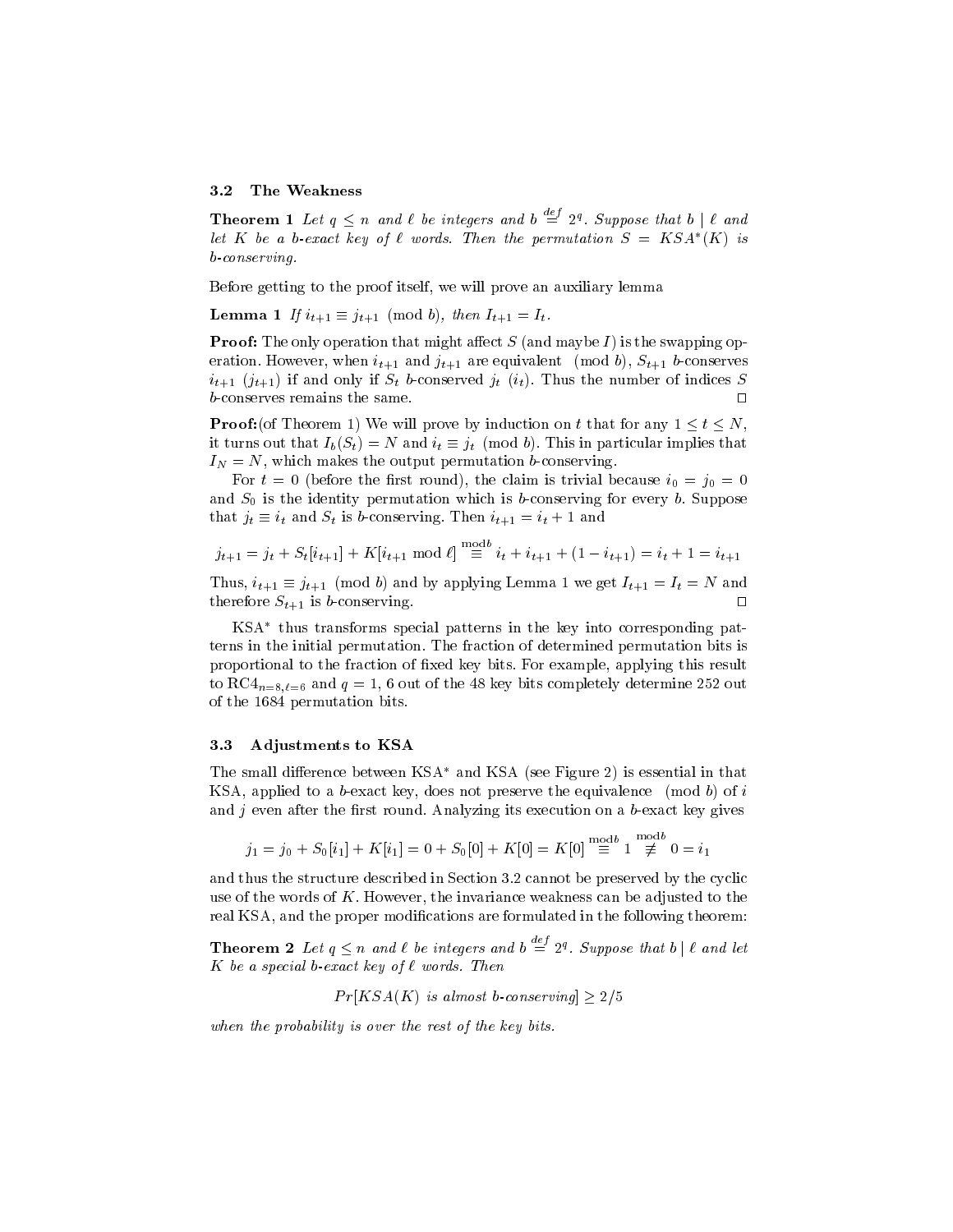Due to space limitations, the formal proof of this theorem (which is based on a detailed case analysis) will appear only in the full version of this paper. However, we can explain the intuition behind this theorem by concentrating on the differences between Theorems 1 and 2, which deal with KSA\* and KSA respectively. During the first round, two deviations from KSA\* execution occur. The first one is the non-equivalence of  $i$  and  $j$  which is expected to cause non-equivalent entries to be swapped during the next rounds, thus ruining the delicate structure that was preserved so well during KSA<sup>\*</sup> execution. The second deviation is that S b-unconserves two of the indices,  $i_1 = 0$  and  $j_1 = K[0]$ . However, we can cancel the ij discrepancy by forcing  $K[0]$  (and  $j_1$ ) to 1. In this case, the discrepancy in  $S[j_1]$   $(K[1])$  causes an improper value to be added to j, thus repairing its non-equivalence to  $i$  during the second round. At this point there are still two unconserved indices, and this aberration is dragged across the whole execution into the resulting permutation. Although these corrupted entries might interfere with j updates, the pseudo-random j might reach them before they are used to update  $j$  (i.e., before  $i$  reaches them), and send them into a region in  $\beta$  where they cannot affect the next values of  $\jmath$  . The probability of this lucky event is amplified by the fact that the corrupted entries are  $i_1 = 0$ which is not touched until the termination of the KSA due to its distance from the current location of i, and  $j_2 = 1 + K[1] > N/2$  (recall that  $msb(K[1]) = 1$ ), that is far from  $i_1 = 2$ , which gives j many opportunities to reach it before i does. The probability of  $N/2$  pseudo random j's to reach an arbitrary value can be bounded from below by 2/5, and extensive experimentation indicates that this probability is actually close to one half.

## 4 Key-Output Correlation

In this section we will analyze the propagation of the weak key patterns into the generated outputs. First we prove Claim 1 which deals with the highly biased behavior of a weakened variant of the PRGA, applied to a b-conserving permutation. Next, we will argue that the prefix of the output of the original PRGA is highly correlated to the prefix of the swapless variant (on the same initial permutation), which implies the existence of biases in the PRGA distribution for these weak keys.

**Claim 1** Let  $RC4^*$  be a weakened variant of  $RC4$  with no swap operations. Let  $q \leq n$ ,  $b \stackrel{\infty}{=} 2^q$  and  $S_0$  be a b-conserving permutation. Let  $\{X_t\}_{t=1}^{\infty}$  be the output sequence generated by applying  $RC4^*$  to  $S_0$ , and  $x_t \equiv X_t \bmod b$ . Then the sequence  $\{x_t\}_{t=1}^{\infty}$  is constant.

Since there are no swap operation, the permutation does not change and remains b-conserving throughout the generation process. Notice that all the values

if a value is pointed to by  $\gamma$  before the swap, it will not be used as  $S[i]$  (before the swap) for at least  $N-1$  rounds, and in particular it will not affect the values of j during these rounds.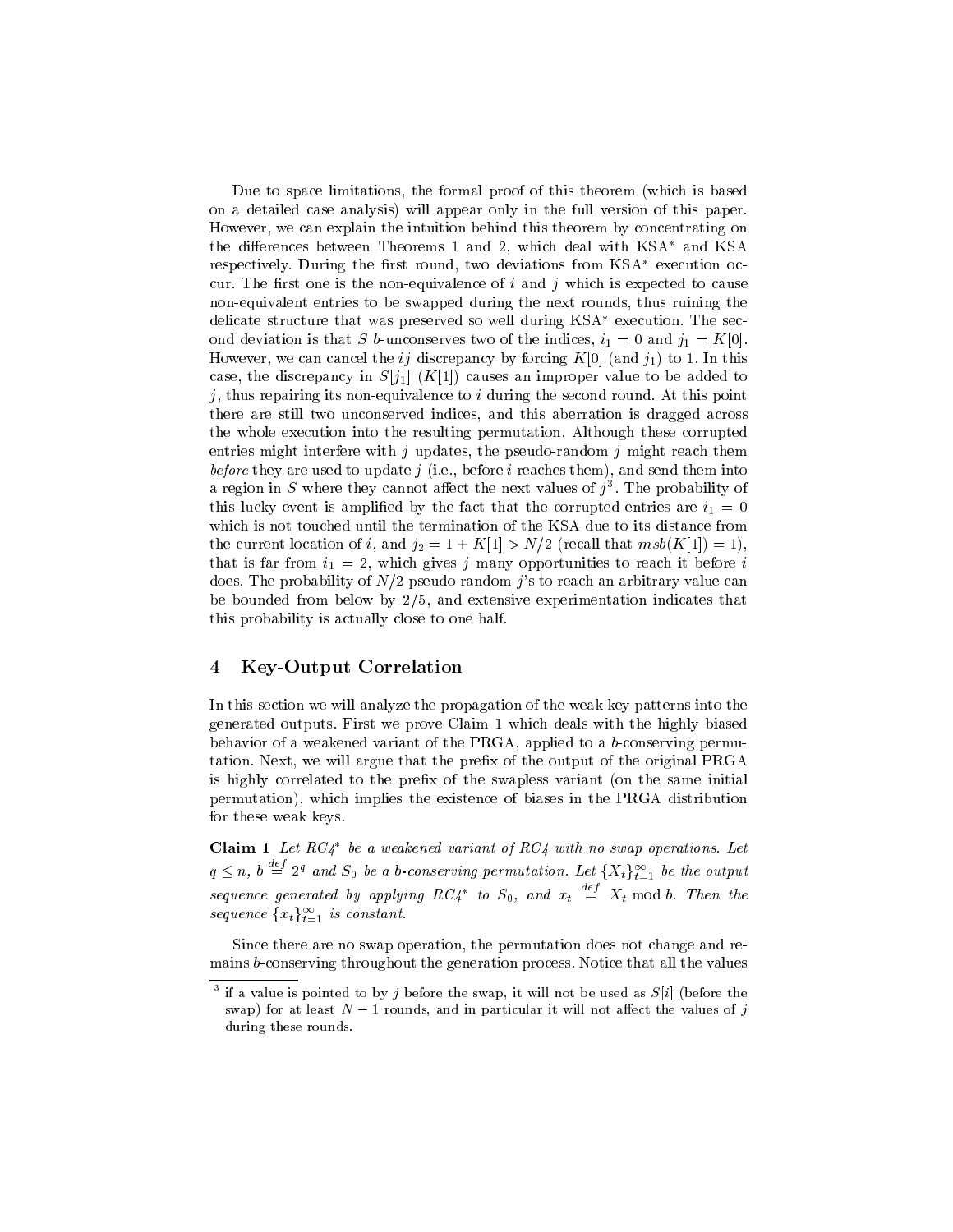of S are known (mod b), as well as the initial indices  $i = j = 0 \equiv 0 \pmod{b}$ , and thus the round operation (and the output values) can be simulated  $(mod b)$ , independently of  $S$ . Consequently the output sequence  $p$  (mod b) is constant, and deeper analysis implies that it is periodic with period 2b, as exemplified in Figure 3 for  $q=1$ .

|   |   | $ S[i] + S[j] $ | Out |  |
|---|---|-----------------|-----|--|
|   |   |                 |     |  |
|   |   |                 | 0   |  |
| 0 | 1 |                 | 1   |  |
|   | 0 |                 |     |  |
| 0 | 0 | 0               | 0   |  |
|   | 1 |                 | 0   |  |
|   |   |                 |     |  |
|   |   |                 |     |  |

plied to a 2-conserving permutation



Recall that at each step of the PRGA, S changes in at most two locations, and thus we can expect the prefix of the output stream generated by RC4 from some permutation  $S_0$ , to be highly correlated with the stream generated from the same  $\mathfrak{s}_0$  (or a sughtly modified one) by RC4 . In particular the stream generated by RC4 from an almost b-conserving permutation is expected to be highly correlated with the constant substream  $\{x_t\}$  from Claim 1. This correlation is demonstrated in Figure 8, where the function  $h \longrightarrow Pr[1 \leq \forall t \leq h \ Z_t \equiv x_t \bmod{2^q}$  (for special 2<sup>q</sup>-exact keys) is empirically estimated for  $n = 8, \ell = 16$  and different q's. For example, a special 2-exact key completely determines 20 output bits (the lsb's of the first 20 outputs) with probability 2 <sup>---</sup> instead of 2 <sup>--</sup>, and a special 16-exact key completely determines 40 output bits (4 lsb's from each of the first 10 outputs) with probability  $2<sup>-1</sup>$ , instead of  $2<sup>-1</sup>$ .

, ap-

We have thus demonstrated a strong probabilistic correlation between some bits of the secret key and some bits of the output stream for a large class of weak keys. In the next section we describe how to use this correlation to cryptanalyze RC4.

#### 5 Cryptanalytic Applications of the Invariance Weakness  $\overline{5}$

### 5.1 Distinguishing RC4 Streams from Randomness

In [MS01] Mantin and Shamir described a significant statistical bias in the second output word of RC4. They used this bias to construct an efficient algorithm which distinguishes between RC4 outputs and truly random sequences by analyzing only one word from  $O(N)$  different outputs streams. This is an extremely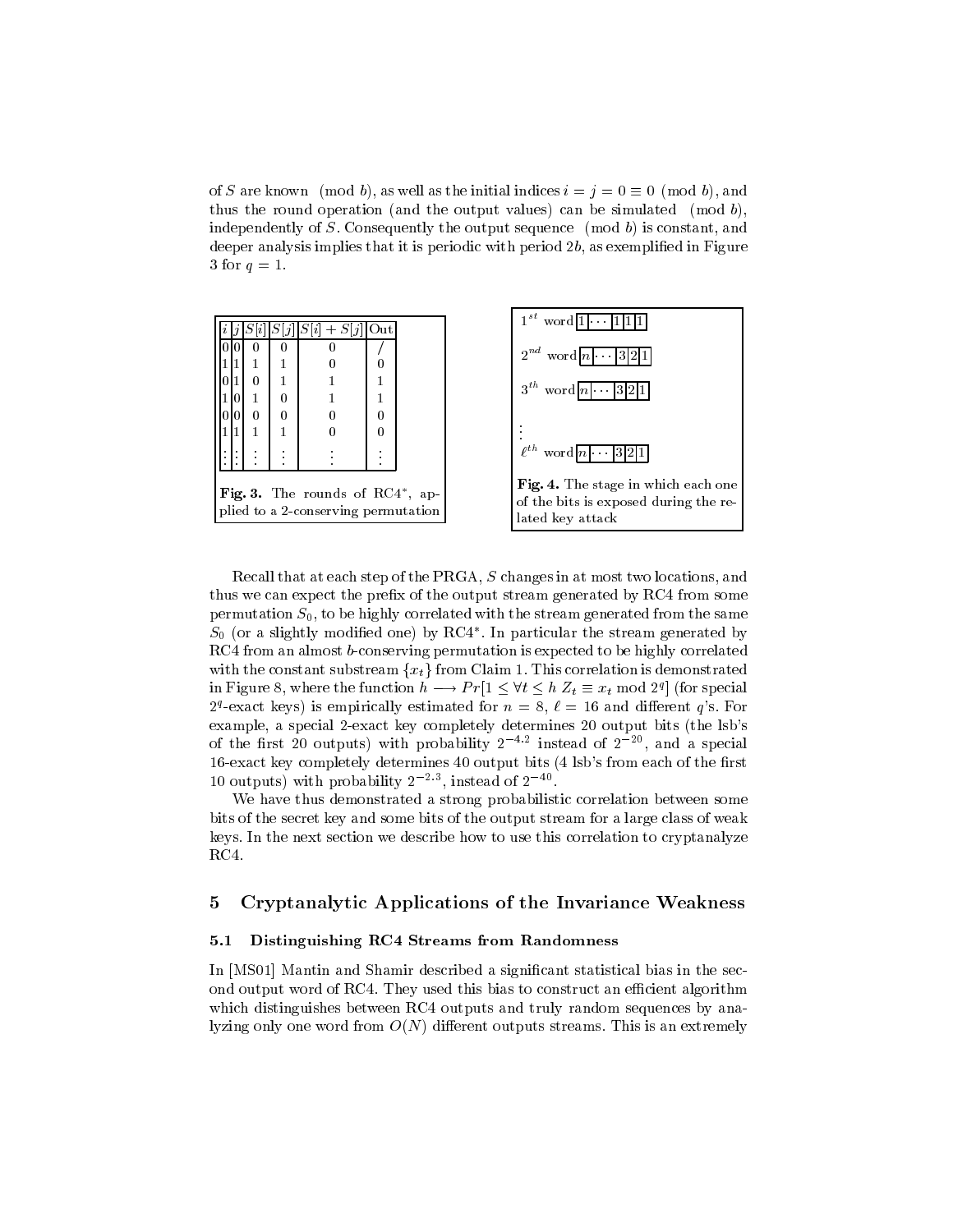efficient distinguisher, but it can be easily avoided by discarding the first two words from each output stream. If these two words are discarded, the best known distinguisher requires about  $2^{30}$  output words (see [FM00]). Our new observation yields a signicantly better distinguisher for most of the typical key sizes. The new distinguisher is based on the fact that for a signicant fraction of keys, a signicant number of initial output words contain an easily recognizable pattern. This bias is flattened when the keys are chosen from a uniform distribution, but it does not completely disappear and can be used to construct an efficient distinguisher even when the first two words of each output sequence are discarded.

Notice that the probability of a special  $Z^{\alpha}$ -exact key to be transformed into a 2ª-conserving permutation, does not depend of the key length  $\ell$  (see Theorem 2). However, the number of predetermined bits is linear in  $\ell$ , and consequently the size of this bias (and thus the number of required outputs) also depends on  $\ell$ . In Figure 5 we specify the quantity of data required for a reliable distinguisher, for different key sizes. In particular, for 64 bit keys the new distinguisher requires only  $2^{21}$  data instead of the previously best number of  $2^{30}$  output words.

It is important to notice that the specified output patterns extend over several dozen output words, and thus the quality of the distinguisher is almost unaffected by discarding the first few words. For example, discarding the first two words causes the data required for the distinguisher to grow by a factor of between  $2^{0.5}$ and  $2^-$  (depending on  $\ell$ ). Another important observation is that the biases in the lsb's distribution can be combined in a natural way with the biased distribution of the lsb's of English texts into an efficient distinguisher of RC4 streams from randomness in a ciphertext-only attack in which the attacker does not know the actual English plaintext which was encrypted by RC4. This type of distinguishers is discussed in Appendix B.

### 5.2 RC4 has Low Sampling Resistance

Biryukov, Shamir and Wagner defined in [BSW00] a new security measure of stream ciphers, which they denoted as their Sampling Resistance. The strong correlation between classes of RC4 keys and corresponding output patterns can be used to prove that RC4 has relatively low sampling resistance, which improves the efficiency of time/memory/data tradeoff attacks. Further details can be found in Appendix C.

#### 6 6 RC4 Key Setup and the First Word Output

In this section, we consider related key attacks where the attacker has access to the values of all the bits of certain words of the key. In particular, we consider the case where the key presented to the KSA is made up of a secret key concatenated with an attacker visible value (which we will refer to as an Initialization Vector or  $IV$ ). We will show that if the same secret key is used with numerous different initialization vectors, and the attacker can obtain the first word of RC4 output corresponding to each initialization vector, he can reconstruct the secret key with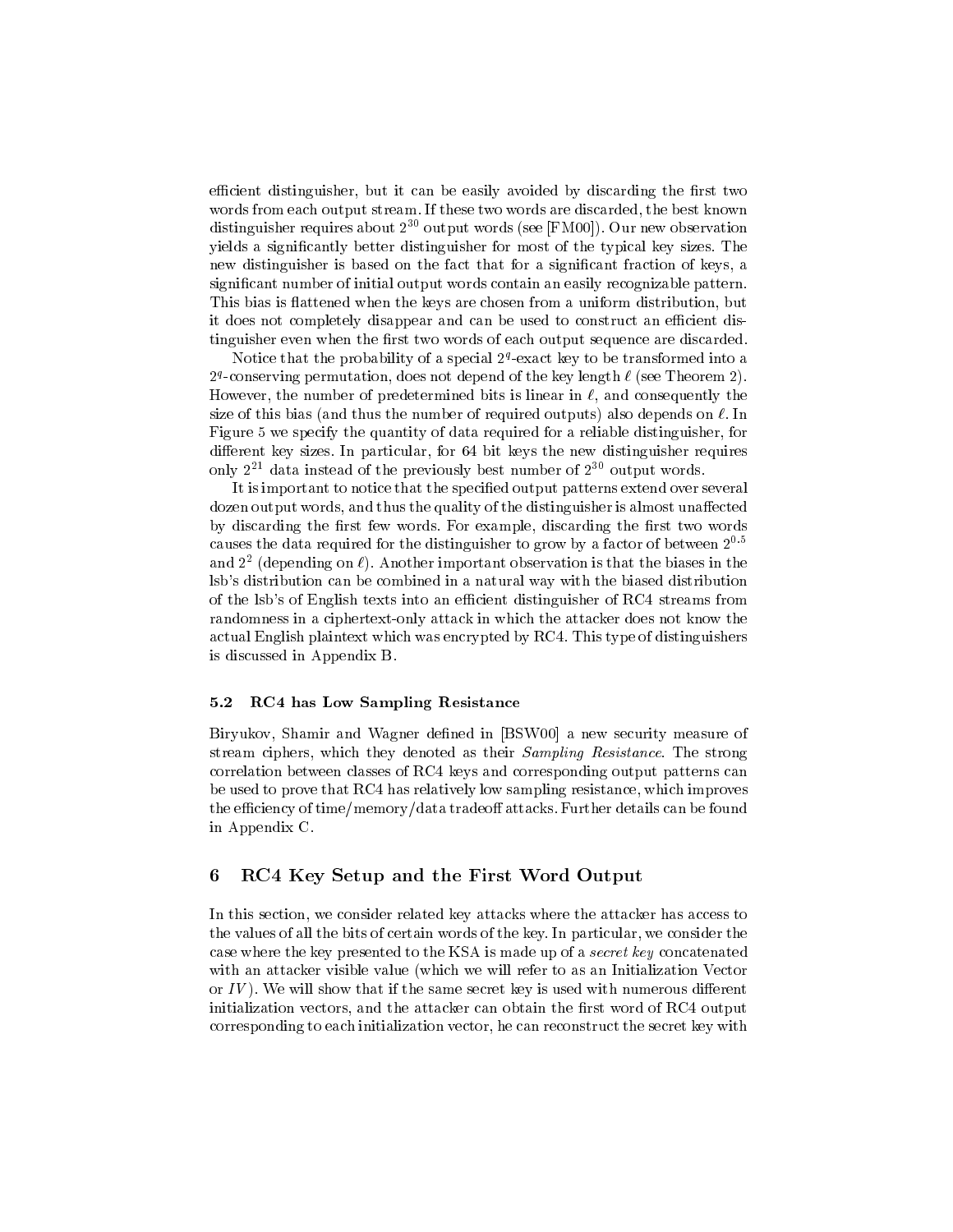minimal effort. How often he can do this, the amount of effort and the number of initialization vectors required depends on the order of the concatenation, the size of the IV, and sometimes on the value of the secret key. This observation is especially interesting, as this mode of operation is used by several commercially deployed encryption systems ([Rei01], [LMSon]) and the first word of plaintexts is often an easily guessed constant such as the date, the sender's identity, etc, and thus the attack is practical even in a ciphertext-only mode of attack. However, the weakness does not extend to the Secure Socket Layer protocol that browsers use.

In terms of keystream output, this attack is interested only in the first word of output from any given secret key and IV. Hence, we can simplify our model of the output. The first output word depends only on three specific permutation elements, as shown in the figure below showing the state of the permutation immediately after KSA. When those three words are as shown, the value labeled  $Z$  will be output as the first word.

In addition, if the key setup reaches a stage where  $i$  is greater than or equal to 1,  $X = S_i[1]$  and  $X + Y = S_i[1] + S_i[S_i[1]]$ , then (if we model the remaining swaps in the key setup as random) with probability greater than  $e^{-3} \approx 0.05$ , none of the elements referenced by these three values will participate in any further swaps, and in that case, the value  $S[S[1] + S[S[1]]]$  will be output as the first word. With probability less than  $1 - e^{-3} \approx 0.95$ , at least one of the three values will participate in a swap, and be set to an effectively random value, which will make the output value effectively random. We will refer to this situation as the resolved condition. Our attack involves examining messages with specific IV values such that, at some point, the KSA is in a resolved condition, and where the value of  $S[S[1] + S[S[1]]$  gives us information on the secret key. Then, we observe sufficiently many IV values that the actual value of  $S[S(1] + S[S(1]]]$ occurs detectably often.

## 7 Details of the Known IV Attack

#### 7.1 IV Precedes the Secret Key

First consider the case where the IV is prepended to the secret key. In this circumstance, assuming we have an I word IV, and a secret key  $(K[0], K[1], \ldots K[\ell-1]),$ we attempt to derive information on a particular word  $B$  of the secret key  $(K|B|)$ by searching for IV values such that, after the first I steps,  $S_I[1] < I$  and  $S_I[1] + S_I[S_I[1]] = I + B$ . Then, with high likelihood (probability  $\approx e^{-\frac{2B}{N}}$  if we model the intermediate swaps as random), we will be in a resolved condition after step  $I + B$ , and then the most probable output value will be

$$
Out = S_{I+B-1}[j_{I+B}] = S_{I+B-1}[j_{I+B-1} + K[B] + S_{I+B-1}[I+B]]
$$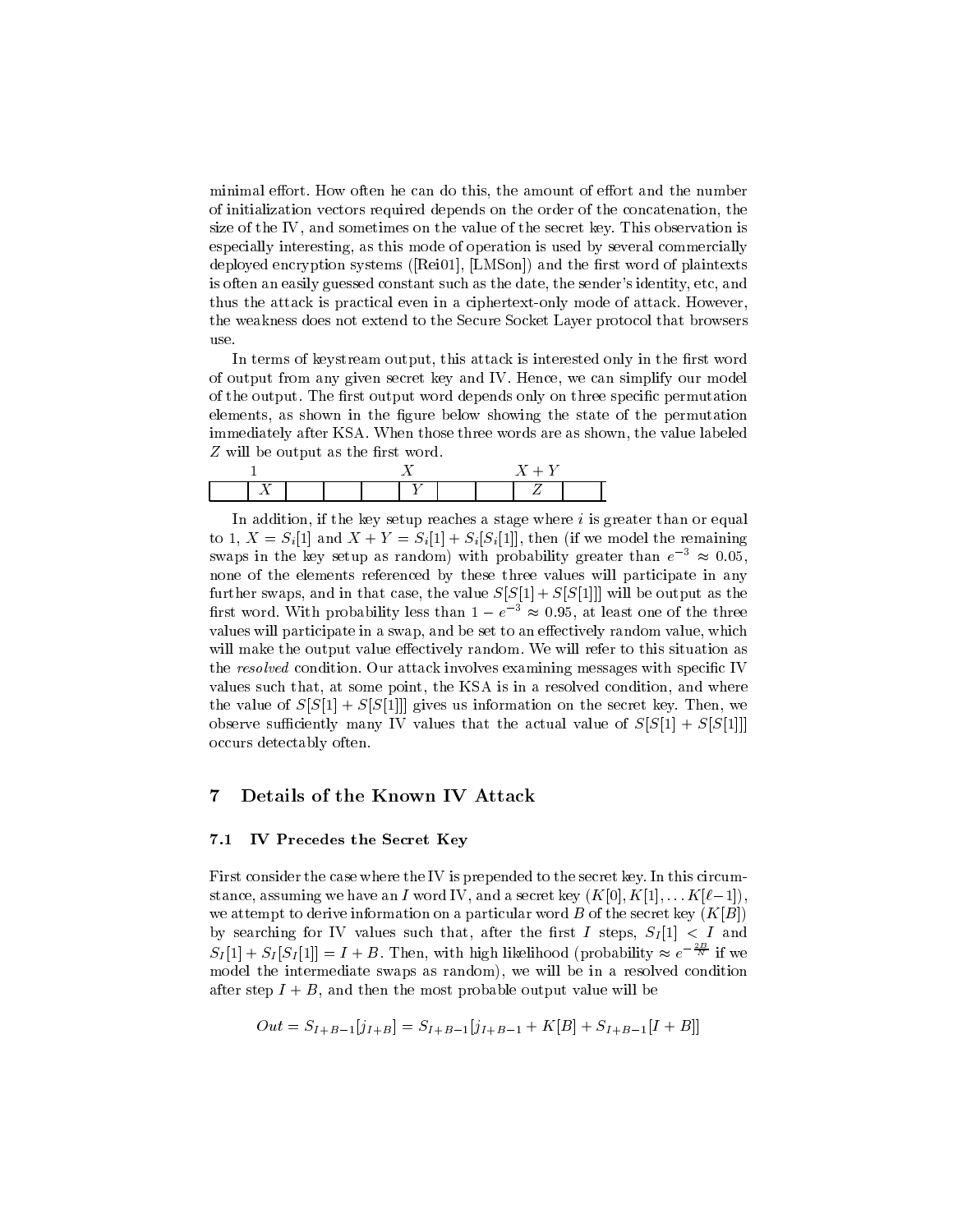Or, in other words, if we know the value of  $j_{I+B-1}$  and  $S_{I+B-1}$ , then given the first word output  $Out$ , we can predict the value

$$
K[B] = S_{I+B-1}^{-1}[Out] - j_{I+B-1} - S_{I+B-1}[I + B]
$$

where  $S_t$  [X] denotes the location within the permutation  $S_t$  where the value  $\mathcal{L}$  appears. This prediction is accurate more than  $\mathcal{L}$  , and the time, and extraction, and extraction random less than 95% of the time. By collecting sufficiently many values from different IVs, we can reconstruct  $K[B]$ .

In the simplest scenario (3 word chosen IVs), the attack works as follows<sup>4</sup> : suppose that we know the first A words of the secret key  $(K[3],..., K[A + 2],$ with  $A = 0$  initially), and we want to know the next word  $K[A + 3]$ . We examine a series of IVs of the form  $(A + 3, N - 1, X)$  for approximately 60 different values for X. At the first step, j is advanced by  $A + 3$ , and then  $S[i]$  and  $S[j]$ are swapped, resulting in the key setup state which is shown schematicly below, where the top array is the combined IV and secret key presented to the KSA, and the bottom array is a portion of the permutation, and where the positions of the  $i, j$  variables are indicated.

|       | $A+3$ $N-1$ |  | $K[A+3]$ |  |
|-------|-------------|--|----------|--|
|       |             |  | $A+3$    |  |
| $A+3$ |             |  |          |  |
| $v_0$ |             |  |          |  |

Then, on the next step, i is advanced, and then the advance on j is computed. which happens to be 0. Then,  $S[i]$  and  $S[j]$  are swapped, resulting in the below structure:

| $A+3$ | $\mid N-1 \mid$ | ″[3] | $K[A+3]$ |  |
|-------|-----------------|------|----------|--|
|       |                 |      | $A+3$    |  |
| $A+3$ |                 |      |          |  |
|       |                 |      |          |  |

Then, on the next step, is advanced by  $\mathcal{X} = \mathcal{X} \cup \mathcal{X}$  and discussed by  $\mathcal{X} = \mathcal{X} \cup \mathcal{X}$ tinct IV assigns a different value to  $j$ , and thus beyond this point, each IV acts differently, approximating the randomness assumption made above. Since the attacker knows the value of X and  $K[3],\ldots K[A + 2]$ , he can compute the exact behavior of the key setup until he reaches step  $A + 3$ . At this point, he knows the value of  $j_{A+2}$  and the exact values of the permutation  $S_{A+2}$ . If the value at  $S_{A+2}[0]$  or  $S_{A+2}[1]$  has been disturbed, the attacker discards this IV. Otherwise, j is advanced by  $S_{A+2}[i]+K[A+3]$ , and then the swap is done, resulting in the below structure:

| $A+3$ | $\,N-1$ |                       | ופו<br>◡ |                    |
|-------|---------|-----------------------|----------|--------------------|
|       |         |                       |          | $A+3$              |
| $A+3$ |         | $\mathcal{S}[\Omega]$ |          | $\mathcal{L}$<br>ν |
|       |         |                       |          | $i_{A+3}$          |

This scenario was first published by Wagner in [Wag95]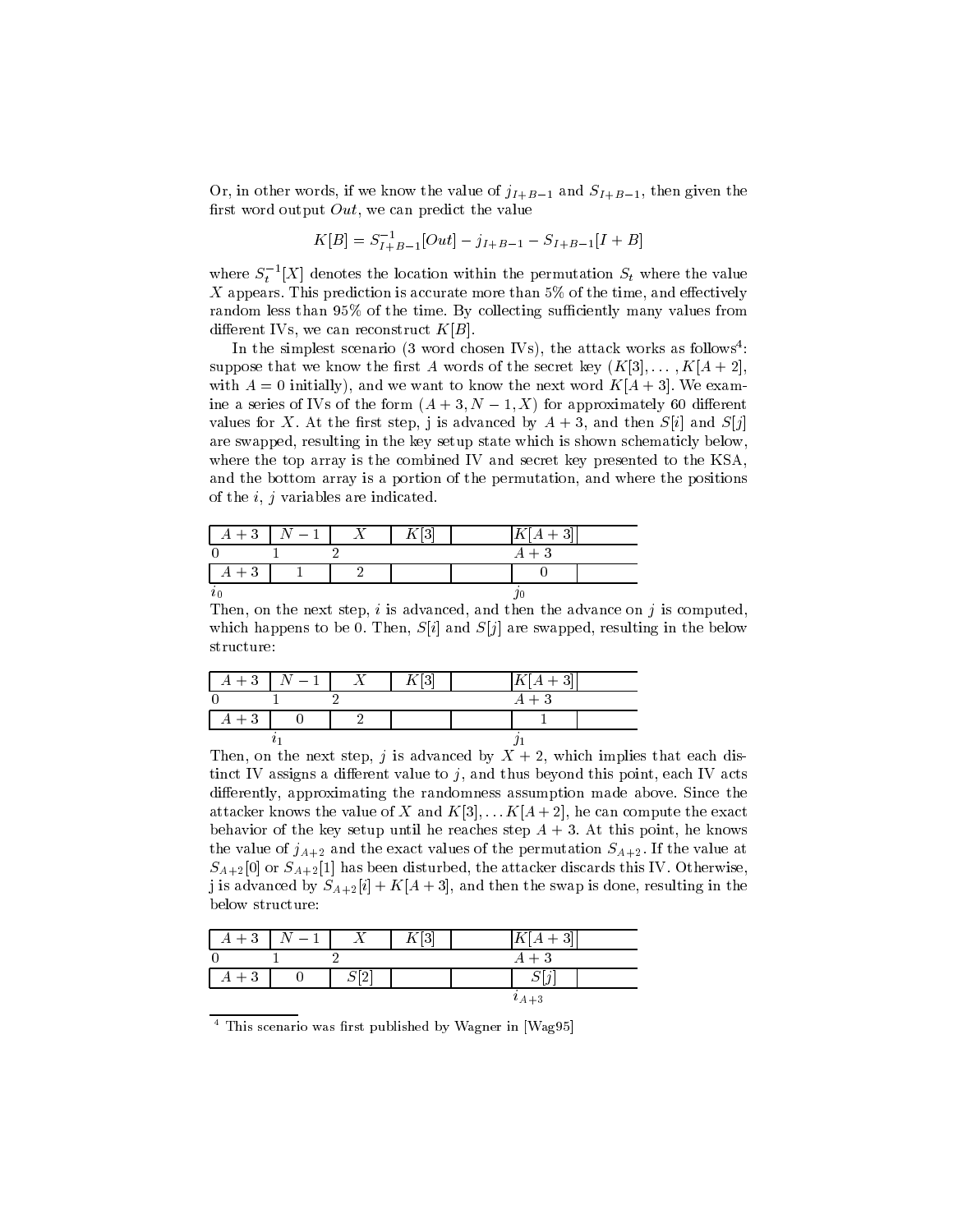The attacker knows the permutation  $S_{A+2}$  and the value of  $j_{A+2}$ . In addition, if he knows the value of  $S_{A+3}[A+3]$ , he knows its location in  $S_{A+2}$ , which is the value of  $j_{A+3}$ , and hence he would be able to compute  $K[A+3]$ . We also note that  $i_{A+3}$  has now swept past 1,  $S_{A+3}[1]$  and  $S_{A+3}[1] + S_{A+3}[S_{A+3}[1]]$ , and thus the resolved condition exists, and hence with probability  $p > 0.05$ , by examining the value of the first word of RC4 output with this IV, the attacker will obtain the correct value of  $K[A + 3]$ . Hence, by examining approximately 60 IVs with the above configuration, the attacker can rederive  $K[A]$  with a probability of success greater than 0.5.

By iterating the above process across the secret key, the attacker can rederive  $\ell$  words of secret key using 60 $\ell$  chosen 3 word IVs.

The next thing to note is that the attack works for IVs other than those in the specific  $(A + 3, N - 1, X)$  form. Any I word IV that, after I steps, leaves  $S_I[1] < I$  and  $S_I[1] + S_I[S_I[1]] = I + B$  will suffice for the above attack. In addition, since the attacker is able to simulate the first  $I$  steps of the key setup. he is able to determine which IVs have this property. By examining all IVs that have this property, we can extend this into a known IV attack, without using an excessive number of IVs. The probabilities to find the next word, and the expected number of IVs needed to obtain 60 IVs of the proper form, are given in Figure 6 at the end of this paper.

#### 7.2 IV Follows the Secret Key

In the case that the IV is appended to the secret key, we need to take a different approach. The previous analysis attacked individual key words. When the IV follows the secret key, what we do instead is select IVs that give us the state of the permutation at an early phase of the key setup, such as immediately after the secret key has been used for the first time. Given that only a few swaps have occurred up to that point, it is reasonably straight-forward to reconstruct those swaps from the permutation state, and hence obtain the secret key (see Appendix D for one such method).

To illustrate the attack in the simplest case, suppose we have an A word secret key, and a 2 word IV. Further suppose that the secret key was weak in the sense that, immediately after A steps of KSA,  $S_A[1] = X, X < A$ , and  $X + S<sub>A</sub>[X] = A$ . This is a low probability event  $(p \approx 0.00062$  if  $A = 13)$ , but it depends only on the secret key. For suchaweak secret key, the attacker can assume the value of  $j_{A-1}$  +  $S_{A-1}[A]$ , and then examine IVs with a first word of  $W = Y - (j_{A-1} + S_{A-1}[A])$ . With such IVs, the value of  $j_A$  will be the preselected value Y. Then,  $S[A]$  and  $S[Y]$  are swapped, and so  $S_A[A] = A_{A-1}[Y]$ . Here, assuming Y was neither 1 nor  $S_A[1]$ , then the resolved condition has been established, and with probability  $> 0.05$ ,  $S_{A-1}[Y]$  will be the first word output. Then, by examining such IVs with the second word being at least 60 different values, we can observe the output a number of times and derive the value of  $S_A[Y]$  with good probability. By selecting all possible values of Y, we can directly observe the state of the  $S_A$  permutation, from which we can rederive the secret key. We will denote this result as key recovery.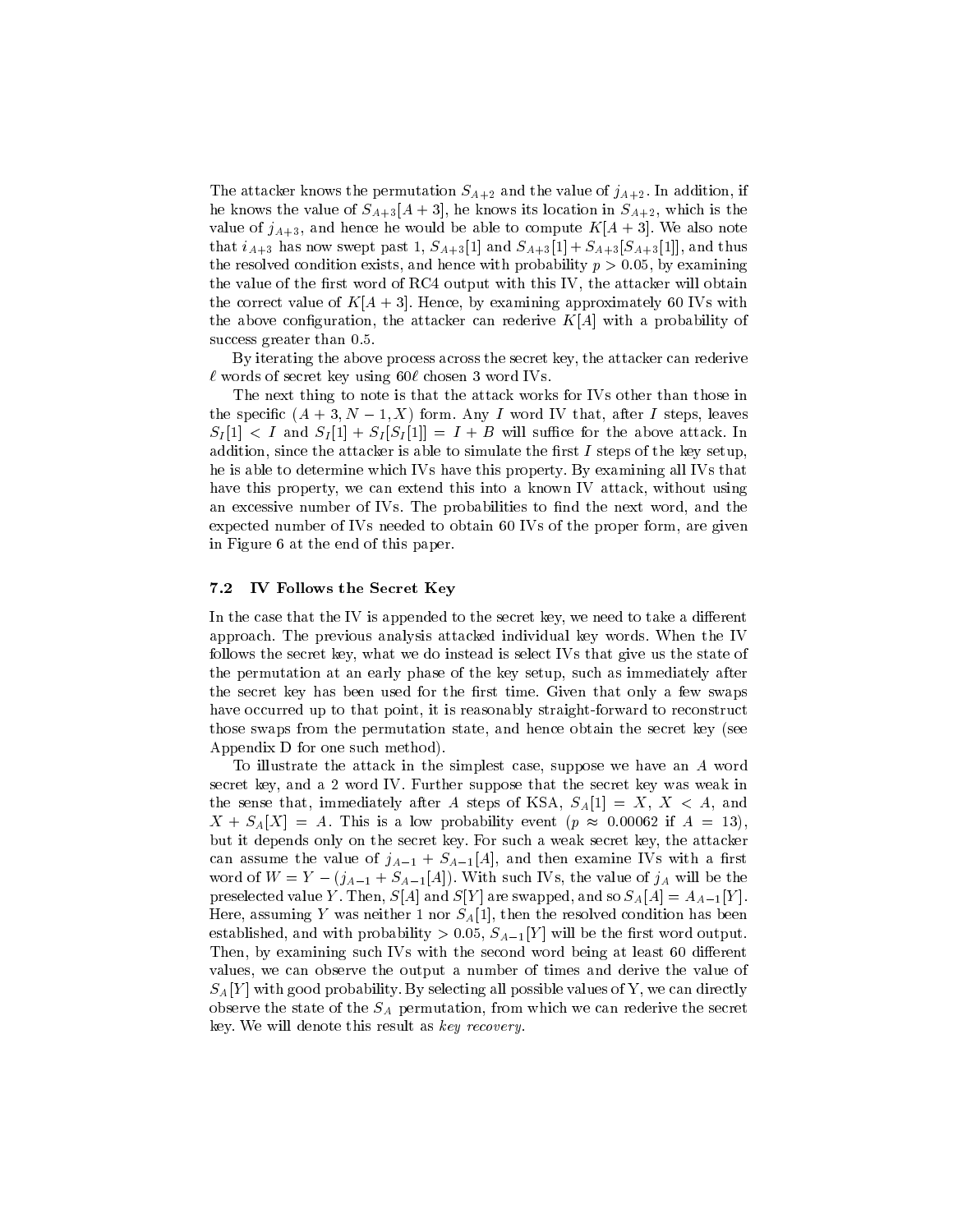If  $X + S_A[X] = A + 1$ , a similar analysis would appear to apply. By assuming  $S_A[A], S_A[A + 1]$  and  $j_A$ , we can swap  $S_{A+1}[Y]$  into  $S_{A+2}[A + 1]$  for  $N - 2$ distinct IVs for any particular Y. However, the value of  $j_{A+2}$  is always the same for any particular  $Y$ , and so the probabilities that a particular IV outputs the value  $S[Y]$  is not independently distributed. This effect causes the reading of the permutation state to be 'noisy', that is, for some values of Y, we see  $S[Y]$  as the first word far more often than our analysis expected, and for other values of  $Y$ , we see it far less often. Because of this, some of the entries  $S_{A+1}[Y]$  cannot be reliably recovered. Simulations assuming a 13 word secret key and  $n = 8$  have shown that an average of 171 words of the  $S_A$  permutation state can be successfully reconstructed, including an average of 8 words of  $(S_A[0],...,S_A[12])$ , which immediately give you effectively 8 key words. With this information, the key is reduced enough that it can be brute forced. We will denote this result as key reduction.

If we havea3word IV, then there are more types of weak secret keys. For example, consider a secret key where  $S_A[1] = 1$  and  $S_A[A] = A$ . Then, by assuming  $j_A$ , we can examine IV where the first word has a value W so that the new value of  $j_{A+1}$  is 1, and so  $S_A[1]$  and  $S_A[A]$  are swapped, leaving the state after  $A + 1$  steps to be:

|                                 |        |          | W |               |                  |
|---------------------------------|--------|----------|---|---------------|------------------|
|                                 |        |          |   |               | $A+2$            |
| $\mathcal{Q}_A$   $\mathcal{Q}$ |        | $\sim_A$ |   | $ S_A A$      | $+1  S_A[A+2]  $ |
|                                 | $JA+1$ |          |   | $^{\iota}A+1$ |                  |

Then, by assuming  $S_A[A + 1]$  (which with high probability is  $A + 1$ , and will always be at most  $A + 1$ , we can examine IVs with the second word  $X =$  $Y - (1 + S_A[A + 1])$ , for an arbitrary Y, which will swap the value of  $S_A[Y]$ into  $S_{A+1}[A+1]$ . Assuming Y isn't either 1 or A, then the resolved condition have been set up, and using a number of values for the third IV word Z, we can deduce the value of  $S_{A+1}[Y]$  for an arbitrary Y, giving us the permutation after A steps.

There are a number of other types of weak keys that the attacker can take advantage of, summarized in Figure 7 found at the end of this paper.

The last weak secret key listed in Figure 7 is especially interesting, in that the technique that exposes the weakness is rather different than that of the other weak secret keys listed. Immediately after A steps, the state is:

|  |                                    | W |           |  |
|--|------------------------------------|---|-----------|--|
|  |                                    |   | $A+1$     |  |
|  | $\sim$ $\sim$<br>$\mathcal{\nu}_A$ |   | $ D_{A }$ |  |
|  |                                    |   |           |  |

The initial IV word causes  $S_A[X]$  and  $S_A[A]$  to be swapped, leaving the state as: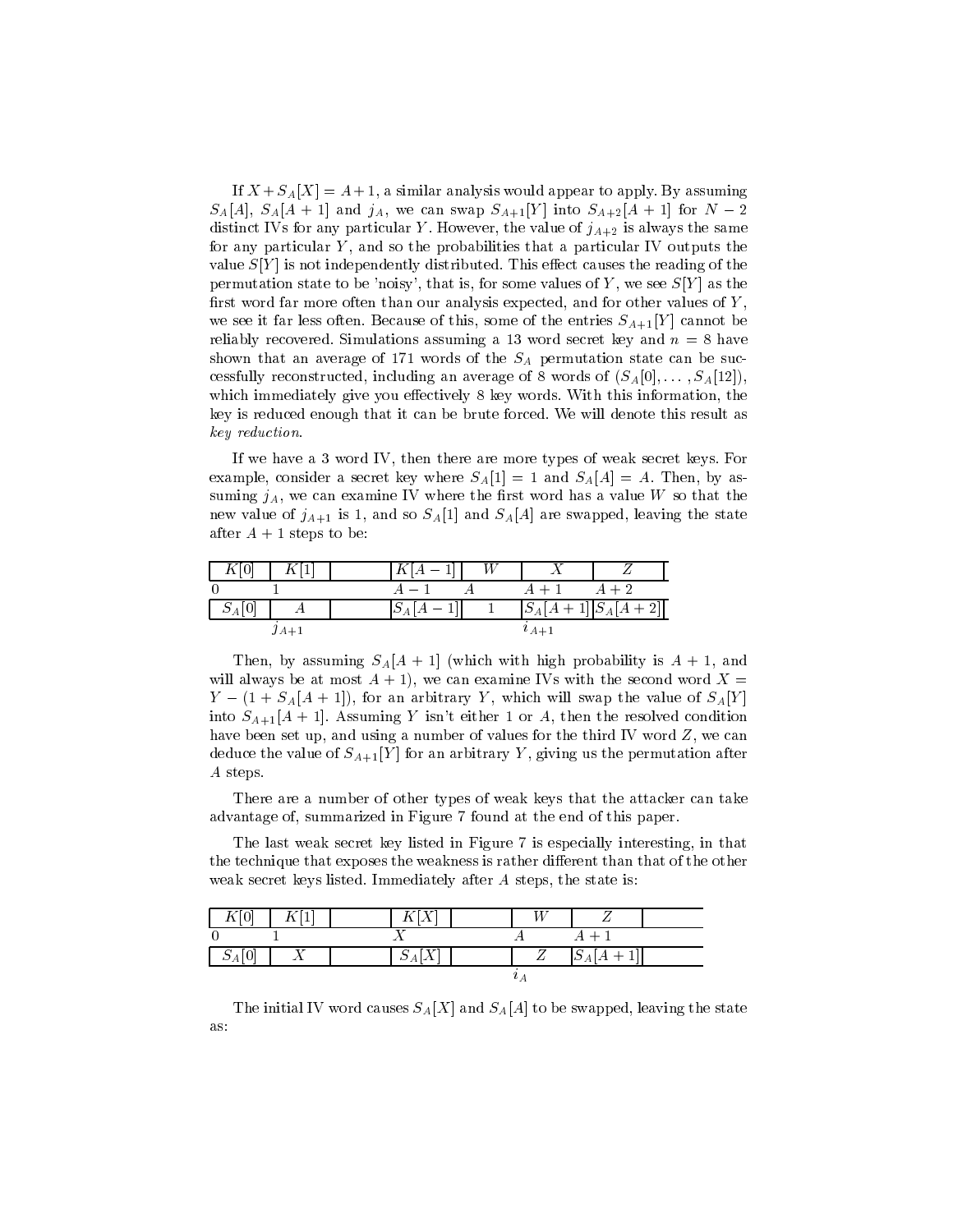|    | <b>T</b> |  |  |                     |  |
|----|----------|--|--|---------------------|--|
|    |          |  |  | $A+1$               |  |
| ΩZ |          |  |  | $S_A[X]$ $S_A[A+1]$ |  |
|    |          |  |  |                     |  |

Now, to inquire about the value of  $S_{X+Z}[Y + Const]$ , we examine numerous IVs with second and third words that all set the value of  $j_{A+3}$  to be Y. The KSA will continue for  $X + Z - (A + 3)$  more steps until i now points to the element  $S_{X+Z}[X+Z]$ . At this point, since we haven't gone through a great number of steps since we knew the value of j (since  $X + Z - (A + 3) \leq A - 4$ ), then with high probability,  $j_{X+Z+1} = Y + Const$ , where Const is a constant term that depends only on the state of the permutation  $S_{A+1}$ . If this is true, then  $S_{X+Z+1}[X+Z] =$  $S_{X+Z}[Y + const]$ , and if the elements  $S[1]$  and  $S[X]$  have not been disturbed (again, this happens with high probability), the resolved condition has been achieved, and the first output word will be biased towards  $S_{X+Z}$   $[Y + const]$ . In addition, because the value of  $const$  will be the same independent of  $Y$ , its value can easily be determined, thus allowing the attacker to observe many of the values of  $S_{X+Z}$ . This class of weak keys requires far more known IVs to exploit, but also occurs relatively frequently.

If we have a 4 word Try, then the same general approach as the previous analysis can be used to recover virtually all secret keys, given sufficient IVs. First, we assume  $j_{A-1}$ ,  $S_{A-1}[A]$ ,  $S_{A-1}[A+1]$ ,  $S_{A-1}[A+2]$ ,  $S_{A-1}[A+3]$  for  $I$  . Then, based on this assumption, we search for IVs that, after  $A + 4$  steps, sets  $S_{A+4}[1] = X$ and  $S_{A+4}[X] = Z$  for  $X, Z < A+4, X+Z \geq A+4$ , and we note the value of  $j_{A+4} = Y$ . Then, we save the value of  $X + Z$ , the value Y and the value output as the first word for that particular IV. With nontrivial probability, the value of this word will be  $S_{X+Z}[Y+const_{X+Z}]$ , where  $const_{X+Z}$  is a constant term that depends on the secret key, and the value  $X + Z$ . Since that value is independent of the IV, we can collect numerous possible values of  $S_{X+Z}$  [Y + const<sub>X+Z</sub>] for various values of  $X + Z$ , and use that to first reconstruct  $const_{X+Z}$ , and then reconstruct  $S_{X+Z}$ .

#### 8 Related-Key Attacks on RC4 8

In this section, we discuss two related-key attacks based on weaknesses discussed previously in this paper. They work within the following model: the attacker is given a black box that has a randomly chosen RC4 key  $K$  inside it, an output button and an input tape of  $|K|$  words. In each step the attacker can either press the output button to get the next output word, or write  $\Delta$  on the tape, which causes the black-box to restart the output generation process with a new key defined as  $K' = K \oplus \Delta$ . The purpose of the attacker is to find the key K (or some information about it).

<sup>5</sup> This approach generalizes in the obvious way to longer IVs.

<sup>&</sup>lt;sup>6</sup> Note that  $S_{A-1}|x| \leq x$  for  $x \geq A$ . This limits the size of the search required.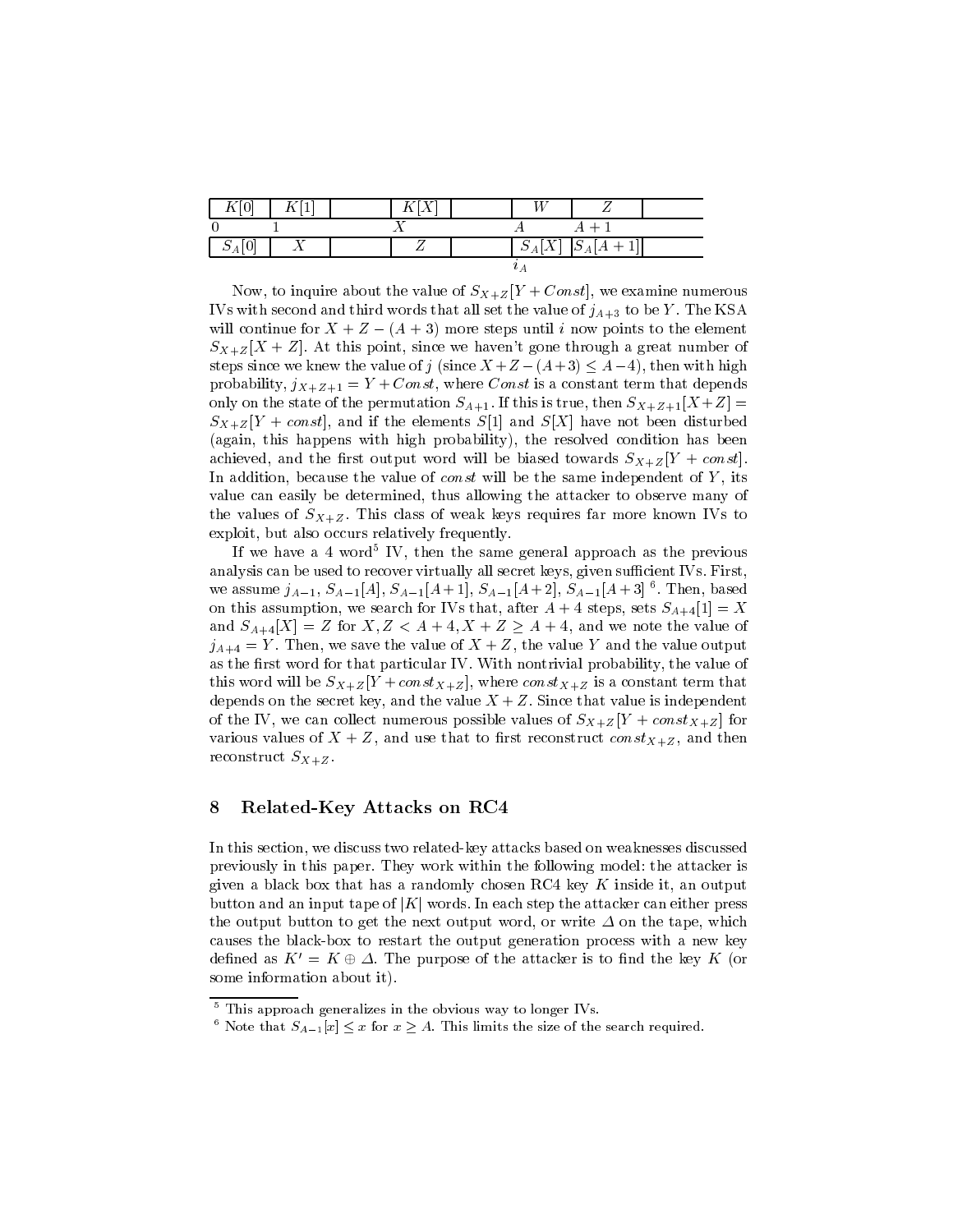#### 8.1 Related-Key Attack Based on the Invariance Weakness

This attack works when the number of key words, is a power of two. It consists of  $n$  stages where in stage  $q$  the  $q\cdots$  bit of every key word is exposed  $\ldots$  The predicate CheckKey takes as input an RC4 blackbox and a parameter  $q$  (the stage number) and decides whether the key in the box is special  $z$  -exact. This purpose can be  $\pm$ achieved by randomly sampling key bits that are irrelevant for the 2ª-exactness of the key and estimating the expected length of q-patterned output. For a special  $z$  -exact key the expected length will be significantly longer than in a random  $\,$ output (where it is less than 2) and thus CheckKey works in time  $O(1)$ . The procedure Expand takes as input an RC4 blackbox and a parameter  $q$  (the stage number), assumes that the key in the box is special 2q1 -exact, and makes it  $s$ pecial  $2^{\alpha-}$ exact. The method for doing so is by enumerating all the possibilities for the  $q^{\rm \scriptscriptstyle TT}$  bits (2 $^{\rm \scriptscriptstyle T}$  - such possibilities) and invoking CheckNey to decide when the key in the box is special  $Z^*$ -exact. *Expand* works in a slightly different way for  $q = 1$  and  $q = n$ . For  $q = 1$ , except for the lsb's, it determines the complete  $K[0]$  (by forcing it to 1) and  $msv(K[1])$ . For  $q = n$ , there is only one 2-exact key and consequently we can calculate the output produced from this key and replace CheckKey by simple comparison. The time complexity of this stage is  $O(2^{n+1})$  for  $q=1$  and  $O(2^{n+1})$  for any other q.

The total time required for the attack is thus  $O(2^{n+\ell})+(n-1)O(2^{\ell}) =$  $O(2^{n+\ell})$ . For typical RC4<sub>n=8</sub> key with 32 bytes, the complexity of exhaustive search is completely impractical  $(2^{256})$ , whereas the complexity of the new attack is only  $O(2^{n+\ell}) = O(2^{40}).$ 

#### 8.2 Related-Key Attack Based on Known IV Weakness

In this section we use the known IV weaknesses to develop an efficient related key attack on RC4.

The attack consists of 3 stages, where in the first two stages we gain information on the first three words of the secret key, and in the third stage we iterate down the key, and expose each word of the key successively. The stages of the attack are as follows:

**Step 1** This step attempts to find values of  $K[0], K[1]$  such that  $S_1[1] = 1$ , and reveal the value of  $K[2]$ . The procedure is to select random values of  $(X, Y)$ , and for each such random value, write onto the tape 240 vectors with the initial four words  $(X, Y, Z, W)$  for  $Z \in \{0, N/4, N/2, 3N/4\}$  and with 60 distinct random values of  $W$ , and for each such vector, press the output button. If X and Y are such that  $S_1[1] = 1$  (for the modified key), then the output of the first word will be biased towards  $3 + (K[2] \oplus Z)$ , unless that value happens to be 1. Hence, for at least 3 of the selected values of Z, the first word outputs will be biased towards one of const, const +  $N/4$ ,  $const + N/2$ ,  $const + 3N/4$ . This is detectable, and also by examining the value of *const*, the attacker can reconstruct the value of  $K[2]$ . We expect to try N random values of  $(X, Y)$  before finding a pair that is appropriate.

The fact,  $K[1]$  is fully revealed during the first stage (see Figure 4)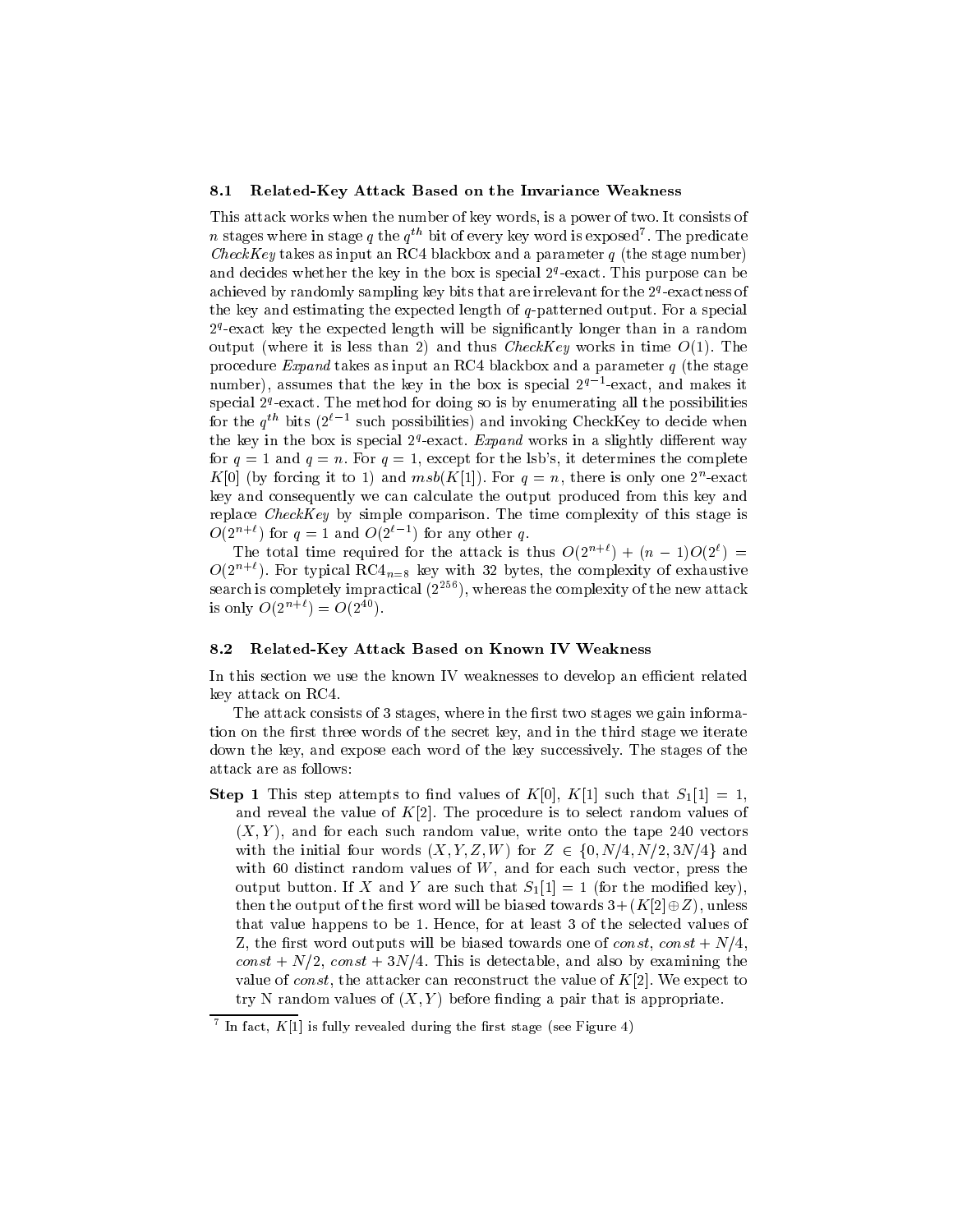- **Step 2** This step attempts to find the values of  $K[0], K[1]$ . The procedure is to write on the tape 60 vectors with the initial four words  $(X, Y, Z, W)$ , where X, Y are the values recovered in the previous step,  $Z = (N - 3) \oplus K[2]$ . and with 60 distinct random values of W, and for each such vector, press the output button. This particular initial sequence assures that  $S_2[1] = 1$ and  $S_2[2] = S_1[0] = K[0]$ , and hence the output will be biased towards  $K[0]$ . Once that has been recovered,  $K[1]$  can be computed.
- Step 3 This step iteratively recovers individual words of the key. It operates by running a subprocedure that assumes that we have already recovered  $(K[0],\ldots,K[A-1])$ , and want to learn the value of  $K[A]$ . The procedure is to write 60 vectors that have the property that, given the known values of  $(K[0],\ldots,K[A-1]),$  that  $S_{A-1}[1] = X < A$  and  $X + S_{A-1}[X] = A$ . With 60 such vectors, we can use the procedure shown in 7.1 to rederive  $K[A]$ .

The total time required for the attack is thus (because  $2^n \ge \ell$ ):

$$
Step 1 + Step 2 + (\ell - 3) * Step 3 = O(2^{n+8}) + 2^6 + (\ell - 3)2^6 = O(2^{n+8})
$$

For a RC4 key with  $n = 8$  the time complexity is  $O(2^{16})$  and is essentially independent of the key length.

#### 8.3 Comparing the Attacks

Both attacks are able to completely reconstruct the randomly chosen RC4 key<sup>8</sup> with a number of chosen keys and amount of work that is significantly below that of brute force (except for extremely short RC4 keys). The first attack scales upwards as the key grows longer, while the time complexity of the second attack is independent of key length, with a cross-over point at  $\ell = 8$ .

However, due to the second word weakness, future implementations of RC4 are likely to discard some prefix of the output stream, and in this case the second attack becomes difficult to apply  $-$  output word x depends on  $2x+1$  permutation elements immediately after KSA, and all the  $2x + 1$  elements must occur before  $t$  for the resolved condition to hold. On the other hand, the first attack extends well, in that the probability of the output words being patterned drops modestly as the number of discarded words increases.

## 9 Discussion

Section 3 describes an interesting weakness of RC4 which results from the simplicity of its key scheduling algorithm. We recommend to neutralize this weakness by discarding the first  $N$  words of each generated stream. After  $N$  rounds, every element of S is swapped at least once and the permutation  $S$  and the index j are expected to be "independent" of the initialization process.

Section 6 describes a weakness of RC4 in a common mode of operation in which attacker visible IV's are concatenated with a fixed secret key. It is easy

the first attack works only for some key lengths.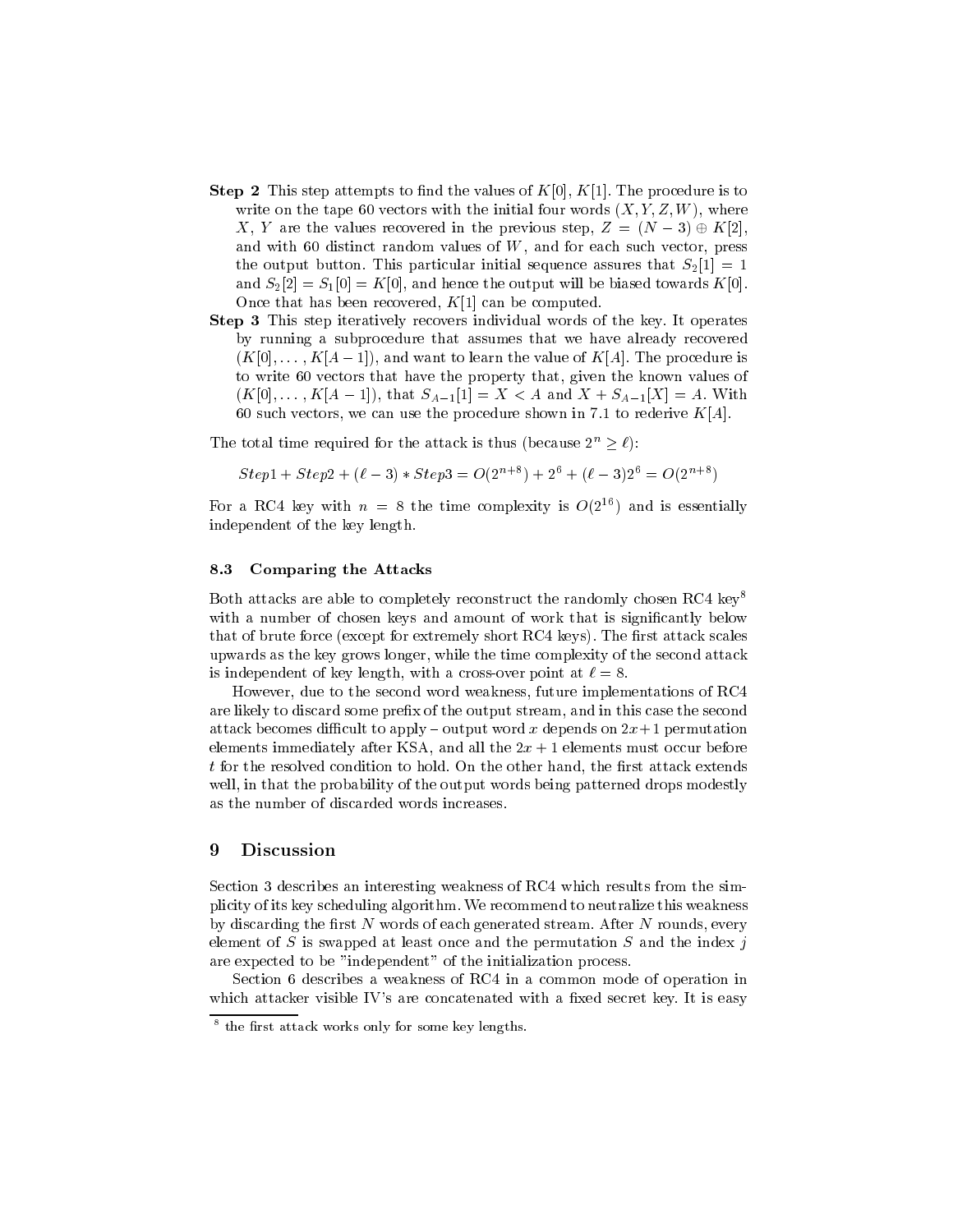to extend the attack to other simple types of combination operators (e.g., when we XOR the IV and the fixed key) with essentially the same complexity. We recommend to neutralize this weakness by avoiding this mode of operation, or by using a secure hash to form the key presented to the KSA from the IV and secret key.

## A Applying The Attack to WEP-like Cryptosystems

The Wired Equivalent Privacy (WEP) protocol is designed to provide privacy to packet based wireless networks based on the 802.11 standard (see [LMSon]). It encrypts by taking a secret key and a per-packet 3 byte IV, and using the IV followed by the secret key as the RC4 key. Then, it transmits the IV, and the RC4 encrypted payload. By using the results from Section 7.1, we can show how, by examining enough ciphertext packets, to reconstruct the secret key for a WEP-like cryptosystem. Note that we have not attempted to attack an actual WEP connection, and hence do not claim that WEP is actually vulnerable to this attack.

We assume that the attacker is able to retrieve the first byte of the RC4 output from each packet9 . By the analysis done in section 7.1, to recover key byte B, the attacker needs to know the previous key bytes, and then search for IVs that sets up the permutation such that

$$
X = S_{B+3}[1] < B+3 \tag{1}
$$
\n
$$
X + S_{B+3}[X] = B+3
$$

With 60 such IVs, the attacker can rederive the key byte with reasonable probability of success. The number of packets required to obtain that number of IVs depends on the exact IVs that the sender uses. Although the 802.11 standard does not specify how an implementation should generate these IVs, common practice is to use a counter to generate them.

#### A.1 Analysis of IVs Generated by a Little Endian Counter

If the IVs are generated byamultibyte counter in little endian order (and hence the first byte of the IV increments the fastest), then the attacker can search for IVs of the form  $(B, 255, N)$  for  $3 \leq B < 8$ . If he can collect these for 60 different values of N, then he can derive the secret key with little work. This requires approximately 4,000,000 packets.

<sup>9</sup> Because of the payload format used with 802.11, the attacker typically does know the first byte of each plaintext payload, and hence is able to derive the first byte of RC4 output.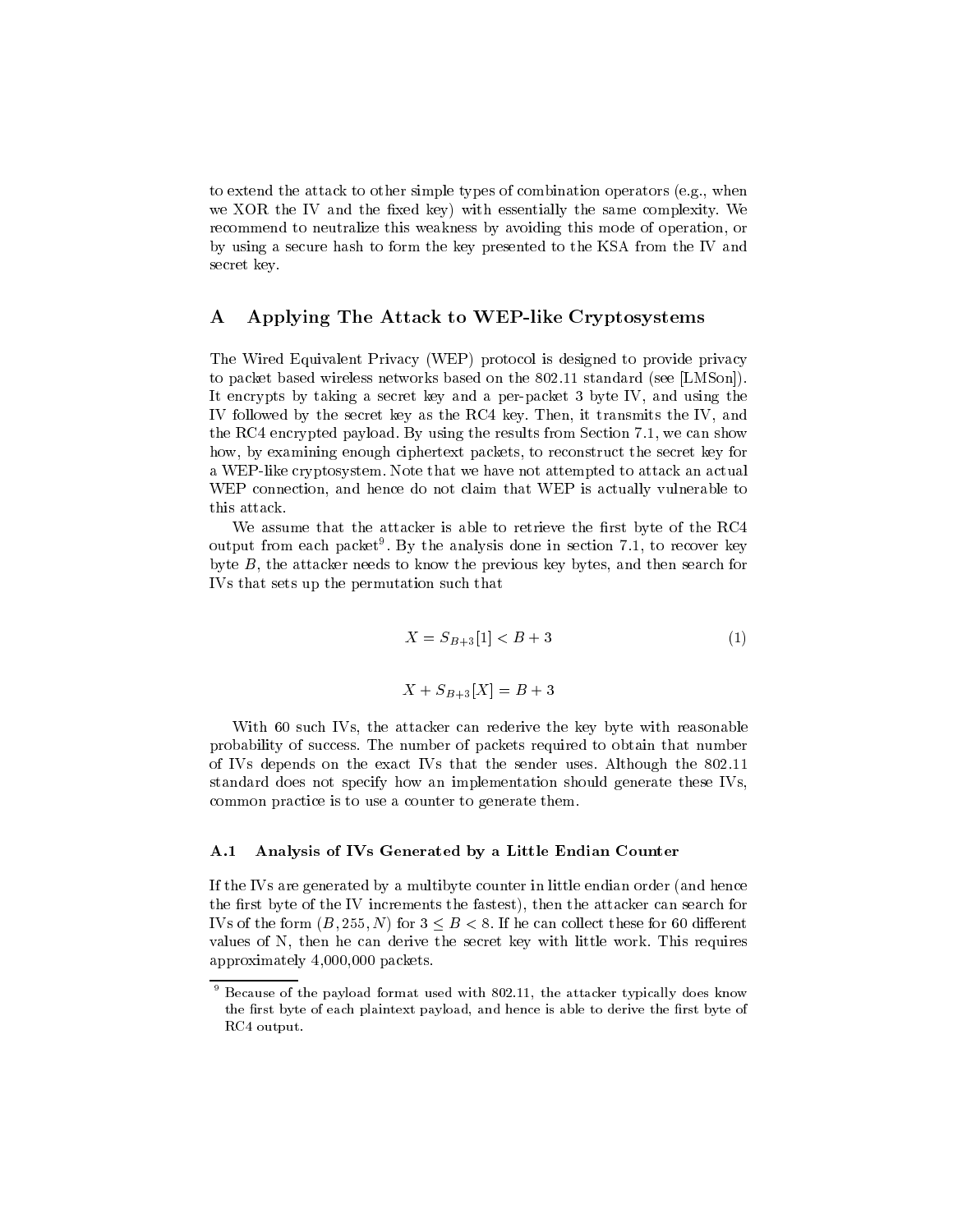#### A.2 Analysis of IVs Generated by a Big Endian Counter

If the IVs are generated by a multibyte counter in big endian order (and hence the last byte of the IV increments the fastest), then the attacker can, as above, search for IVs of the form  $(B, 255, N)$ . This requires approximately 1,000,000 packets to collect the requisite IVs, assuming that the counter starts from zero.

However, if the counter doesn't start from zero, the attacker has an alternative strategy available to him. He can assume the first several bytes of secret key, and then search for IVs that set up the permutation as in Equation 1. If the attacker assumes the first two bytes of secret key, then for each initial IV byte, there are approximately 4 settings of the remaining two bytes that set up the permutation as required to rederive a particular key byte. Hence, with approximately 1,000,000 packets, and an additional  $2^{16}$  work factor, he can still rederive the key.

It is common practice in the industry to extend the length of the WEP secret key (which is specified as 40 bit). Because the above attacks recover each key byte individually, the complexity of the attack grows linearly rather than exponentially with the key length, and thus even an extremely long key is not immune to this attack.

#### $\bf{B}$ Ciphertext-Only Distinguishers based on the **Invariance Weakness**

The distinguishers we presented in Section 5.1, as well as most of the distinguishers mentioned in the literature (for RC4 and other stream ciphers) assume knowledge of the plaintext in order to isolate the XORed key stream.

However, in practice the only information the attacker has is typically some statistical knowledge about the plaintext, e.g., that it contains English text. Combining the non-random behaviors of the plaintext and the key-stream is not always possible, and there are cases where XORing biased streams result with a totally random stream, e.g. when one stream is biased in its even positions and the other stream is biased in its odd positions. We prove here that if the plaintexts are English texts, it is easy to construct a ciphertext-only distinguisher from our biases. The intuition of this construction is that the biases described in Section 5.1 are in the distribution of the lsb's, and consequently they can be combined with the non-random distribution of the lsb's of English texts.

There are many major biases in the distribution of the lsb's of English texts, and they can be combined with biases of the key-stream words in various ways. In Theorem 3, we show how to combine the distribution of the first lsb of the RC4 output stream, with the first order statistics of English texts<sup>10</sup>:

**Theorem 3** Let C be the ciphertext generated by  $RC4$  from a random key and the ASCII representation of plaintexts, distributed according to the first order

<sup>10</sup> Since the purpose of the theorem is only to demonstrate this approach,we ignore the fact that the distribution of the first characters in an English sentence differs from the distribution of mid-text characters.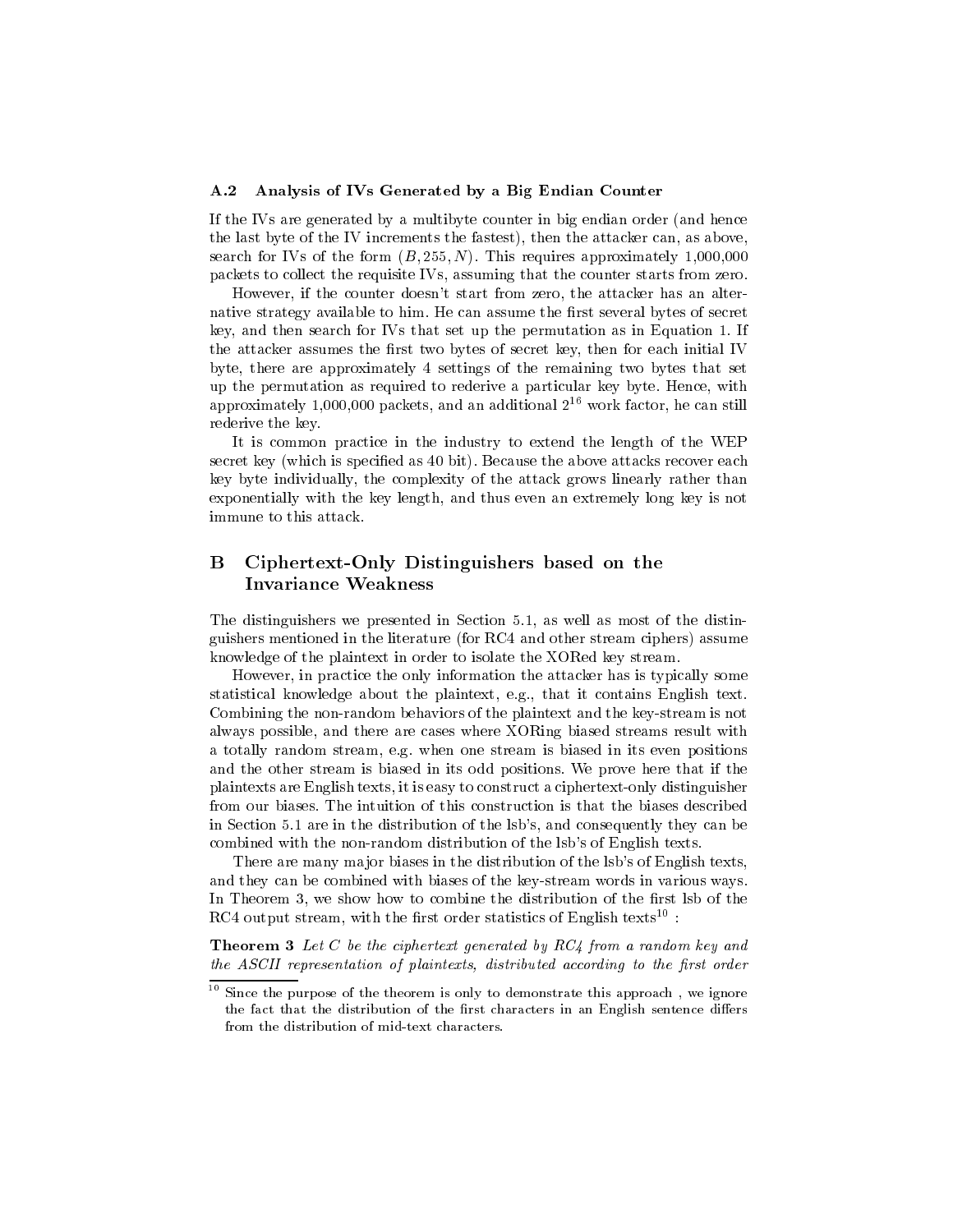statistics of English texts. Let p be the probability of a random key to be special 2-exact. Then  $C$  can be distinguished from a random stream by analyzing about  $\frac{2}{p^2}$  output words.

For example, for  $K\cup_{n=8}$  with 8 byte keys,  $p = 2,3,4$  which implies a reliable ciphertext-only distinguisher that works with less than  $2^{40}$  data. The proof of Theorem 3 is based on the observation that the lsb of a random English text character is zero with probability of about 55%. The formal proof is omitted due to space limitations.

It is important to note that Theorem 3 does not use all the statistical information which is available in either the key-stream or the plaintext distributions, and consequently does not represent the best possible attack.

## C The Sampling Resistance of RC4

Most of the Time/Memory/Data tradeoff attacks on stream ciphers are based on the following paradigm. The attacker keeps a database of [state,output] pairs (sorted by output) and lookups every subsequence of the output stream in this database. When a (sufficiently long) database sequence is located in the output, the attacker can conclude that the actual state is the one stored along with this sequence and predict the rest of the stream.

A drawback of this approach is that the large database must be stored in a hard disk(s) whose random access time is about a million times slower than a computational step. To improve that attack we can keep on disk only states that are guaranteed to produce outputs with some rare but easy recognizable property (e.g., starting with some prefix  $\alpha$ ). In this case only output sequences that have this property have to be searched in the database, and thus the expected time and the expected number of disk probes is signicantly reduced.

In general, producing a pair [state,output] with such a rare property costs much more than producing a random pair.  $O(\frac{1}{p})$  random states are required to find a single pair, where p is the probability of a random output to have this property. However, if we can efficiently enumerate states that produce such outputs, the number of sampled states decreases dramatically, and this method can be applied without signicant additional cost during the preprocessing stage. The sampling resistance of a stream cipher provides a lower bound on the efficiency of such enumeration.

Such an attack can be applied to RC4 in two ways, based on the KSA and PRGA parts. An attack on the generation part constructs a database of pairs [RC4 state, output substring] and analyzes all the substrings along a single output stream. The database construction is very simple since it is easy to enumerate states which produce outputs that have some constant prex. However, this enumeration seems to be useless due to the huge effective key of this part (1684 bits) which makes such a tradeoff attack completely impractical. A more promising approach is based on the KSA part which uses a key of 40-256 bits and might be vulnerable to tradeoff attacks. In this case, the pairs in the database are [secret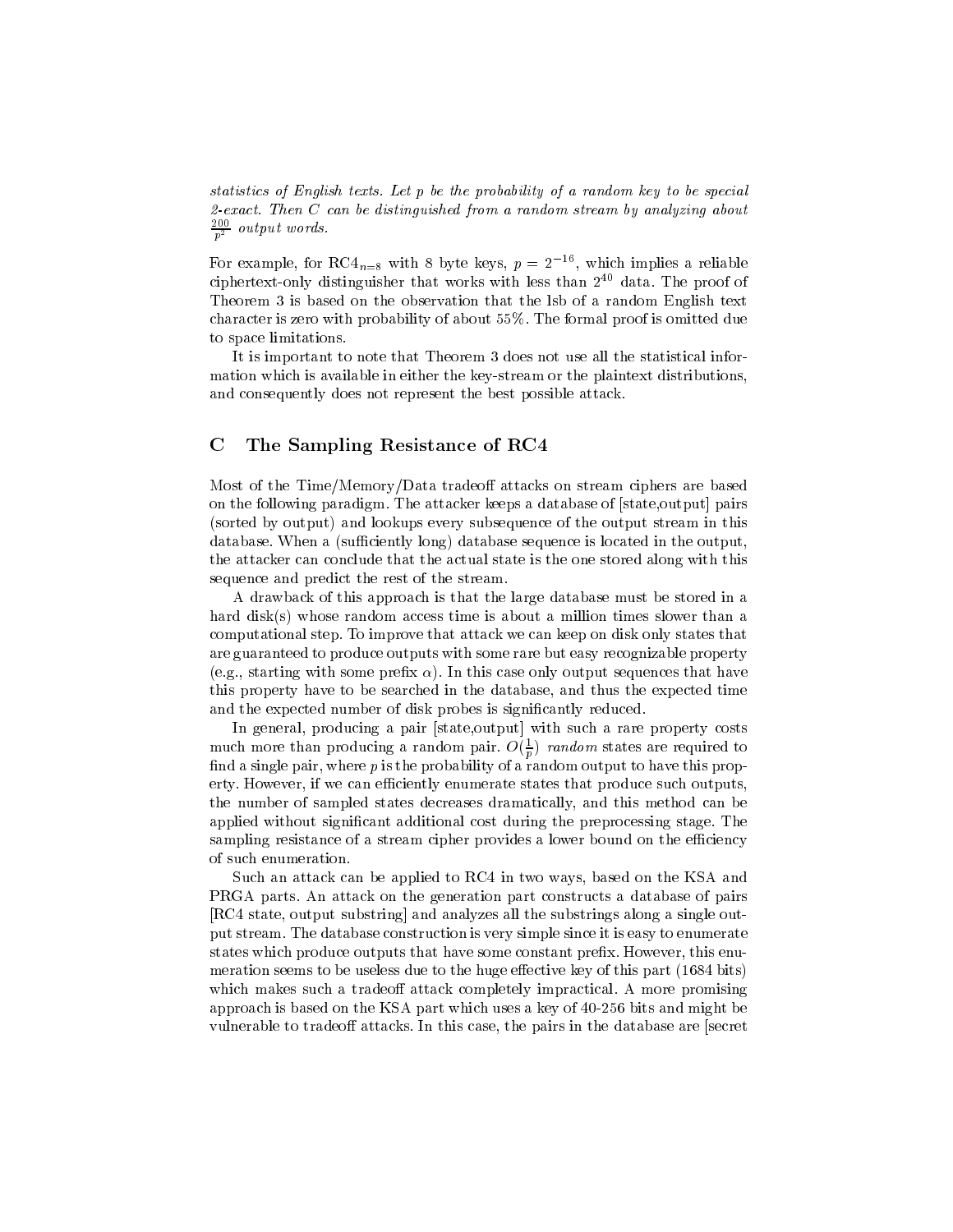key, prefix of the output stream], and the attack requires prefixes from a large number of streams (instead of a single long stream).

The correlation described in Section 4 provides an efficient sampling of keys that are more likely to produce output prefixes of the patterned type specified above (constant  $(mod b)$ ).

For example, consider the problem of sampling  $M$  keys which are transformed by the KSA into streams whose first five words are fixed (mod 16). This property of random streams has probability of  $2^{-20}$ , and the expected number of disk probes during the actual attack is reduced by this factor. For stream ciphers with high sampling resistance, such a filter would increase the preprocessing time by a factor of one million, as one would have to sample a million random keys in order to find a single "good" key. For RC4 (due to the invariance weakness), the preprocessing time increases by a factor of less than four, as more than one quarter of the exact special keys produce such streams. Consequently, the preprocessing stage is accelerated by a factor of  $2^{++}$ .

To summarize this section, we proved that RC4 has relatively low Sampling Resistance, which greatly improves the efficiency of tradeoff attacks based on its

#### D Deriving the Secret Key from an Early Permutation State

Given the values  $S_A[0], \ldots, S_A[A-1]$ , one method to find all values of  $K[0], \ldots, K[A-1]$ 1] that result in such a permutation is:

 $i=0$  $S = \{0, \ldots, N-1\}$ For  $i = 0, \ldots, n - 1$  $\Lambda = \mathcal{S}$   $|\mathcal{S}_A[i]|$ If  $i < X < A$ Branch over all values of  $0 \leq X < A$  s.t.  $X \geq I$  or  $S[X] \neq S_A[X]$ , running the remaining part of this algorithm for all such values.  $K[i] = X - j - S[i]$  $j = X$ Verify that  $\{S[0], \ldots, S[A-1]\} = \{S_A[0], \ldots, S_A[A-1]\}$ 

The number of times this algorithm will perform an iteration is bounded by  $A^{\lambda+1}$ , where  $\lambda$  if the number of values  $0 \leq x < A$  where  $S_A[x] < A$ . Because  $\lambda$ is typically quite small, this algorithm is typically efficient.

An algorithm with a better lower bound on run time could be given by using the values of  $S_A[A], \ldots, S_A[N-1]$ .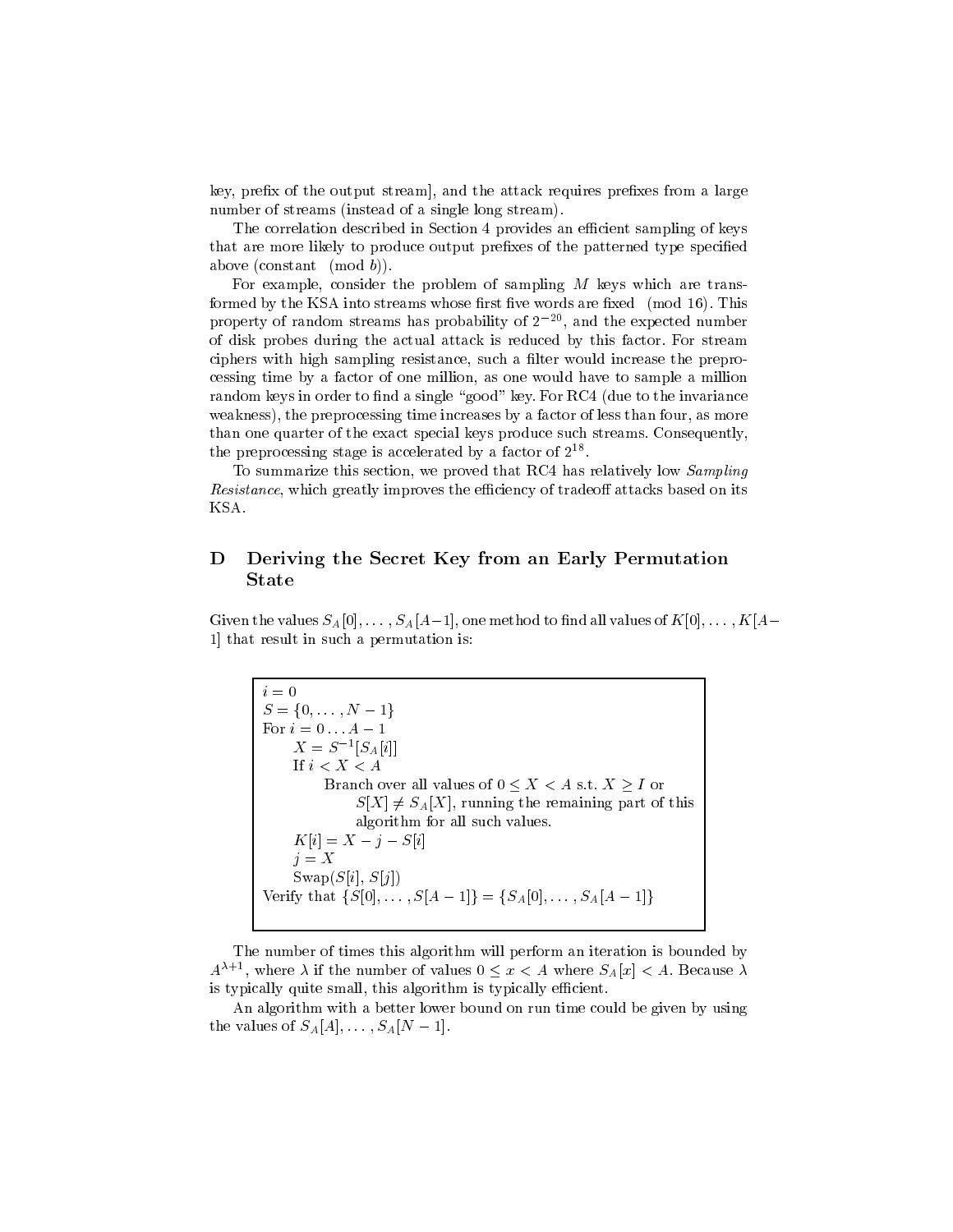## References

- [BSW00] A. Biryukov, A. Shamir, and D. Wagner. Real time cryptanalysis of a5/1 on a pc. In FSE: Fast Software Encryption, 2000.
- [FM00] Fluhrer and McGrew. Statistical analysis of the alleged rc4 keystream generator. In FSE: Fast Software Encryption, 2000.
- [Gol97] Golic. Linear statistical weakness of alleged RC4 keystream generator. In EUROCRYPT: Advances in Cryptology: Proceedings of EUROCRYPT,
- [GW00] A. L. Grosul and D. S. Wallach. a related-key cryptanalysis of rc4. June 2000.
- [KMP+ 98] Knudsen, Meier, Preneel, Rijmen, and Verdoolaege. Analysis methods for (alleged) RC4. In  $ASIACRYPT$ : Advances in Cryptology -  $ASIACRYPT$ : International Conference on the Theory and Application of Cryptology. LNCS, Springer-Verlag, 1998.
- [LMSon] Wireless lan medium access control (MAC) and physical layer (PHY) specications. (IEEE Standard 802.11), 1999 Edition. L. M. S. C. of the IEEE Computer Society.
- [MS01] I. Mantin and A. Shamir. A practical attack on broadcast RC4. In FSE: Fast Software Encryption, 2001.
- [MT98] Mister and Tavares. Cryptanalysis of RC4-like ciphers. In SAC: Annual International Workshop on Selected Areas in Cryptography. LNCS, 1998.
- [Rei01] Arnold Reinhold. The ciphersaber home page. 2001.
- [Roo95] A. Roos. A class of weak keys in the rc4 stream cipher. September 1995.
- [Wag95] D. Wagner. Re: Weak keys in rc4. September 1995. Posted to sci.crypt, Archived at http://www.cs.berkeley.edu/ daw/my-posts/my-rc4-weak-keys.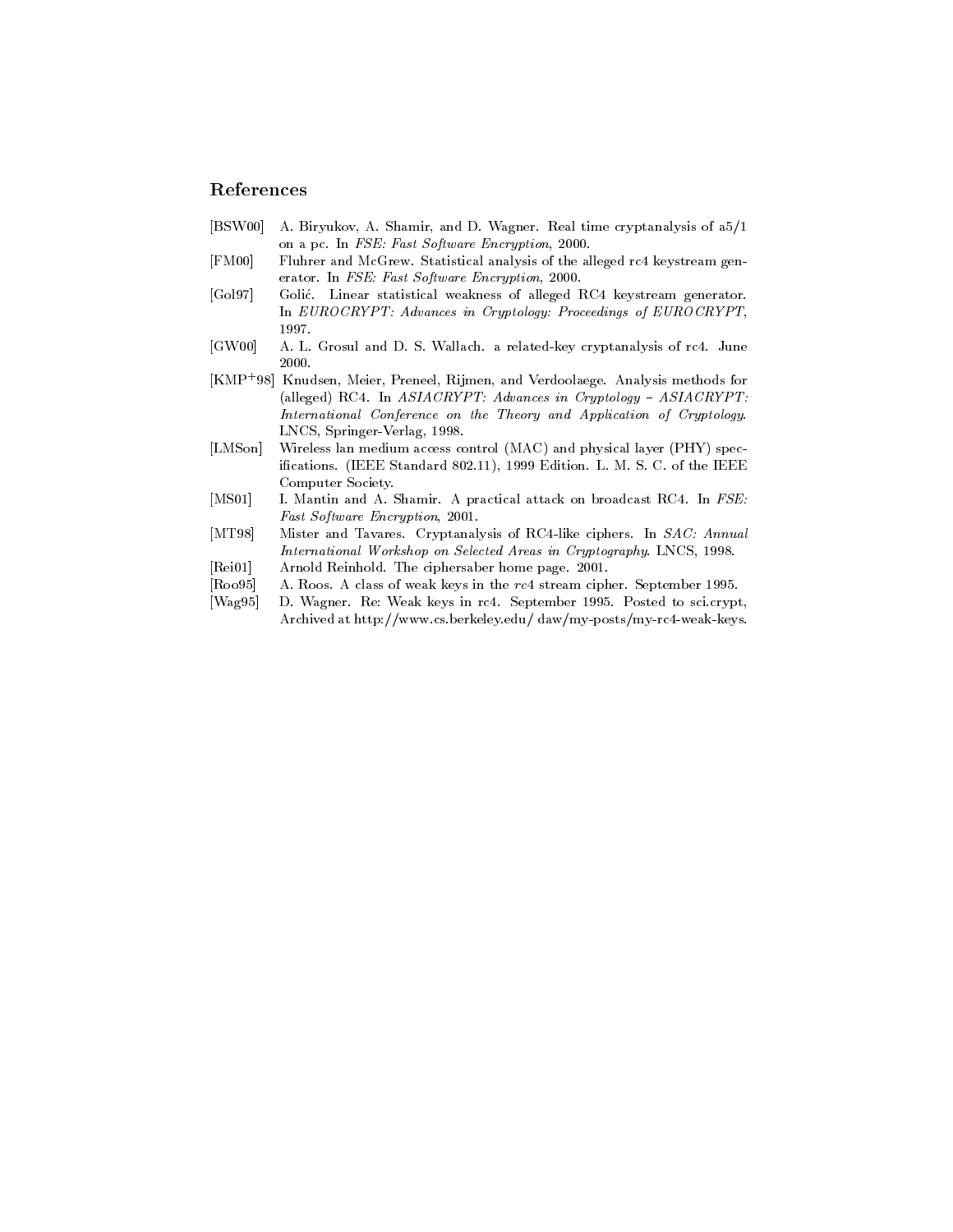|                                  | $p^c$<br>$ P_{RND}^{\ a} $<br>$P_{RC4}{}^e$ Data<br>$k_1$<br>$k_2$                                        |
|----------------------------------|-----------------------------------------------------------------------------------------------------------|
|                                  | $2^{15}$<br>$2^{-15}$<br>$2 \cdot 2^{-15}$<br>$2^{-3}$<br>15<br>12                                        |
|                                  | $2^{-18}$<br>$2^{18}$<br>$\lfloor 2 \cdot 2^{-18} \rfloor$<br>$2^{-4}$<br>18<br>14<br>h                   |
|                                  | $2^{-21}$<br>$2^{21}$<br>$2 \cdot 2^{-2}$<br>$2^{-5}$<br>21<br>16                                         |
|                                  | $2^{-24}$<br>$2^{24}$<br>$2 \cdot 2^{-24}$<br>$2^{-6}$<br>18<br>24                                        |
|                                  | $2^{-27}$<br>$2^{27}$<br>$2 \cdot 2^{-27}$<br>$2^{-7}$<br>27<br>20                                        |
|                                  | $2^{-30}$<br>$2^{30}$<br>$2 \cdot 2^{-30}$<br>$2^{-8}$<br>30<br>22                                        |
|                                  | $2^{-34}$<br>$2^{34}$<br>$2 \cdot 2^{-34}$<br>$34 \, 2^{-10}$<br><b>24</b> l                              |
|                                  | <b>Fig. 5.</b> Data required for a reliable distinguisher, for different key sizes                        |
|                                  | <sup>a</sup> number of predetermined bits $(q(\ell-1)+n+1)$                                               |
| number of determined output bits |                                                                                                           |
| $a^{d} = 2^{-k_2}$               | $\epsilon$ probability of these $k_1$ key bits to determine these $k_2$ output bits (taken from Figure 8) |
| $\sim$ $\sim$                    |                                                                                                           |

 $\degree \approx P_{RND} + 2 \degree p$ 

|                |                                | IV Length Probability Expected IVs required |
|----------------|--------------------------------|---------------------------------------------|
| 3              | $4.57 \times 10^{-5}$          | 1310000                                     |
| $\overline{4}$ | $4.50 \times 10^{-5}$          | 1330000                                     |
| 5              | $1.65 \times 10^{-4}$          | 364000                                      |
| 6              | $1.64 \times 10^{-4}$          | 366000                                      |
| 7              | $2.81 \times 10^{-4}$          | 213000                                      |
| 8              | $2.80 \times 10^{-4}$          | 214000                                      |
| 9              | $3.96 \times 10^{-4}$          | 152000                                      |
| 10             | $3.94 \times 10^{-4}$          | 152000                                      |
| 11             | $5.08 \times 10^{-4}$          | 118000                                      |
| 12             | $5.04 \times 10^{-4}$          | 119000                                      |
| 13             | 6.16 $\times$ 10 <sup>-4</sup> | 97500                                       |
| 14             | $6.12 \times 10^{-4}$          | 98100                                       |
| 15             | $7.21 \times 10^{-4}$          | 83200                                       |
| 16             | $7.18 \times 10^{-4}$          | 83600                                       |

Fig. 6. For various prepended IV and known secret key prefix lengths, the probability that a random IV will give us information on the next secret key word, and the expected number of IVs required to derive the next secret key word.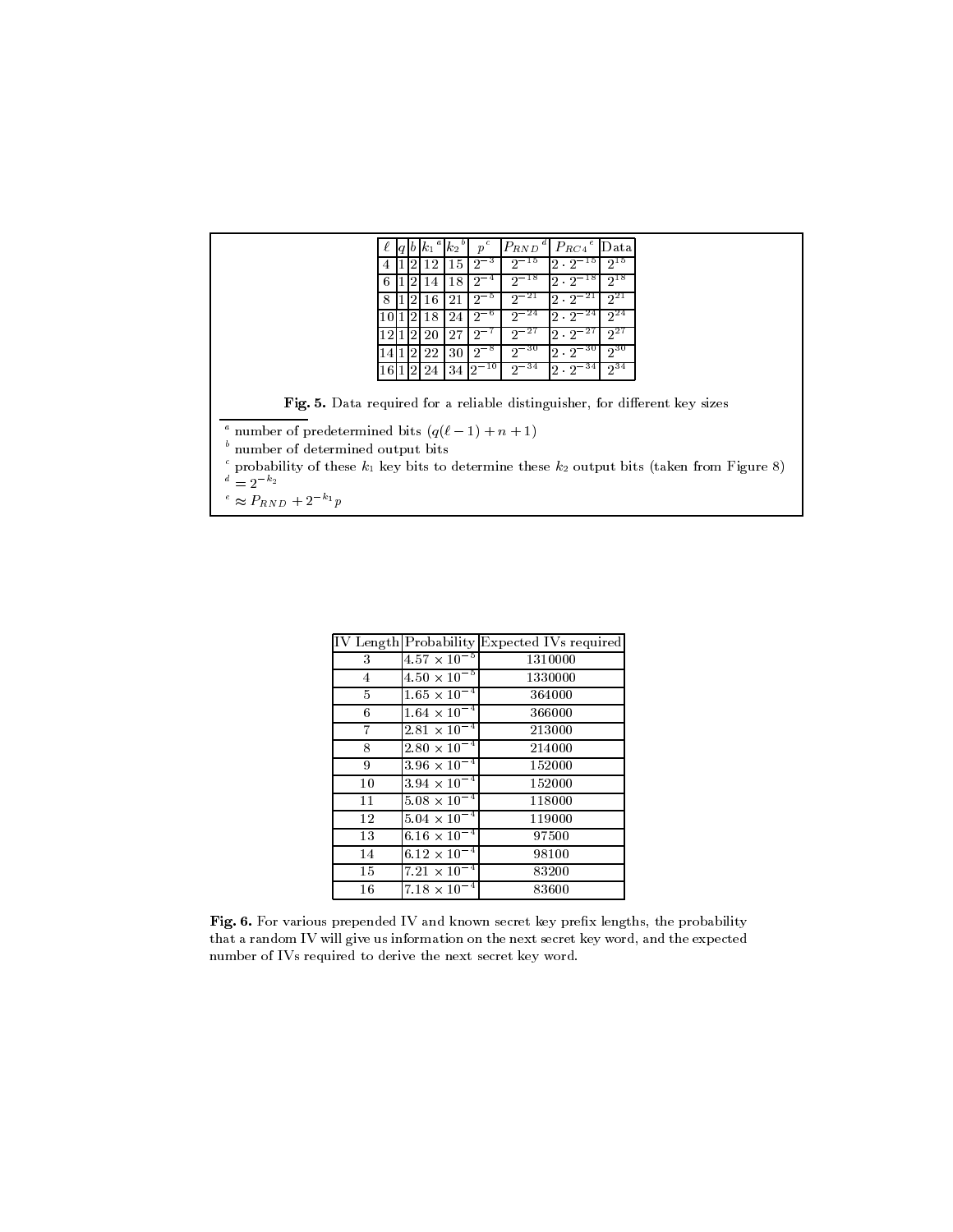|                         | <b>IV Settings</b>       |                           |                 |                    |               |  |
|-------------------------|--------------------------|---------------------------|-----------------|--------------------|---------------|--|
| Condition               | First                    | Second                    | Third           | <b>Probability</b> | Result        |  |
| $ S_A[1] = 1$           |                          | Swap with $1$ Swap with Y | Cycle           | 0.0037             | Key recovery  |  |
| $S_A[A] = A$            |                          |                           |                 |                    |               |  |
| $S_A[1]=2$              | Swap with $1$            | Cycle                     | Swap with $Y$   | 0.0070             | Key reduction |  |
| $ S_A[A+1] = A+1$       |                          |                           |                 |                    |               |  |
| $ S_A[1] = X < A$       | Swap with Y              | Cycle                     | Cycle           | 0.0007             | Key recovery  |  |
| $S_A[X] + X = A$        |                          |                           |                 |                    |               |  |
| $ S_A[1] = X < A$       | Cycle                    | Swap with Y               | Cycle           | 0.0009             | Key recovery  |  |
| $ S_A[X] + X = A + 1 $  |                          |                           |                 |                    |               |  |
| $ S_A[1] = X < A$       | Cycle                    | Cycle                     | Swap with Y     | 0.0007             | Key reduction |  |
| $ S_A[X] + X = A + 2 $  |                          |                           |                 |                    |               |  |
| $\overline{S_A}[1] = A$ | Swap with                | Swap with $Y$             | Cycle           | 0.0037             | Key recovery  |  |
|                         | $S_4^{-1}[1]$            |                           |                 |                    |               |  |
| $S_A[1] = A + 1$        | Swap with $Y$            | Swap with                 | Cycle           | 0.0036             | Key recovery  |  |
|                         |                          | $S_4^{-1}[N-1]$           |                 |                    |               |  |
| $S_A[1] = A + 2$        | Cycle                    | Swap with $Y$             | Swap with       | 0.0038             | Key reduction |  |
|                         |                          |                           | $S_A^{-1}[N-1]$ |                    |               |  |
| $ S_A[1] = N - 2$       | Swap with $Y$            | Cycle                     | Swap with 1     | 0.0034             | Key reduction |  |
| $[S_A[A + 2] = A + 2]$  |                          |                           |                 |                    |               |  |
| $S_A[1] = N - 1$        |                          | Swap with $Y$ Swap with 1 | Cycle           | 0.0036             | Key recovery  |  |
| $[S_A[A+1] = A + 1]$    |                          |                           |                 |                    |               |  |
| $ S_A[1] = X < A$       | Swap with $\overline{X}$ | Cycle                     | Cycle           | 0.1007             | Key reduction |  |
| $S_A[A] = Z$            |                          |                           |                 |                    |               |  |
| $X + Z > A + 2$         |                          |                           |                 |                    |               |  |

Fig. 7. Weak secret keys with 3 word postfix IVs. Listed are the conditions on the  $S_A$ permutation that distinguish them, the IV properties that the attacker searches for to reveal  $S[Y]$ , the probability that this class of weak key will occur with  $n = 8$  and a 16 word secret key, and the result of the attack on the weak key.